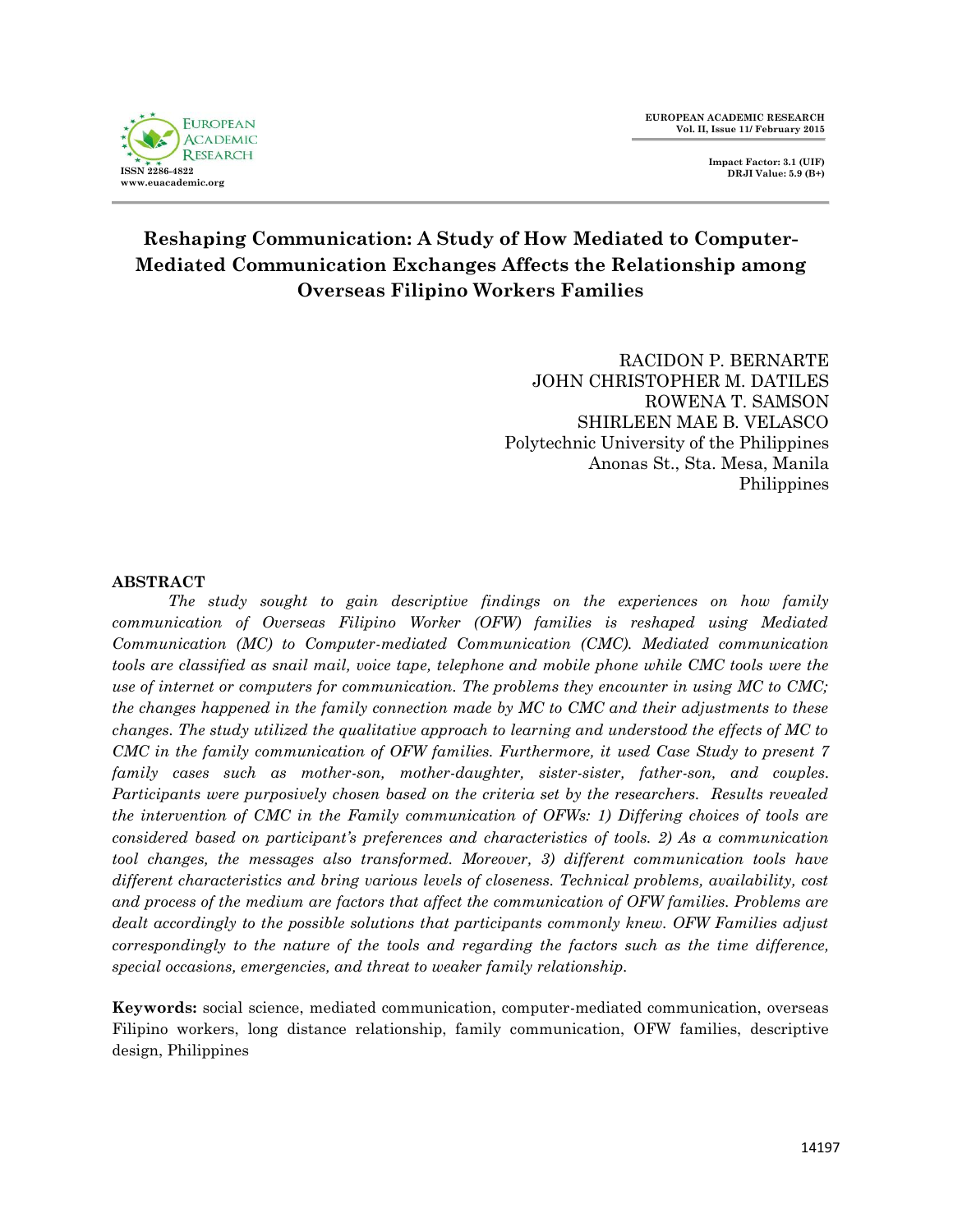# **Introduction**

Working abroad has been sought-after opportunity to utmost Filipinos who desires to have a better-quality family life. Three out of 10 Filipinos are Overseas Filipino Workers or seeking to be one (Asis, 2007) – describing how the widespread migration can necessitate Filipinos to work in foreign countries (Retrieved from: [http://goo.gl/DnSQZp\)](http://goo.gl/DnSQZp). Attributed to the April to September assessment of Philippine Statistics Authority, in the year 2013, estimating 2.3 million Overseas Filipino Workers employed around the world. Ninety-six point two per cent of contract workforce from the Philippines composing of 50.3 % males and 49.7% females, statistics presented states that there are yet more male OFWs than women (Retrieved from: [http://goo.gl/8DCXle\)](http://goo.gl/8DCXle). In the year 2008, there are 6 million children left by their OFW parents, growing up and gaining consciousness however deprived of the whole supervision of their fathers or mothers (Retrieved from: [http://goo.gl/STbrDh\)](http://goo.gl/STbrDh). The number of left-behind children is rapidly increasing proportionally as the number of Filipino workers is doubling; the count of OFW families are escalating as they experience geographic distance—a serious threat to every relationship.

Mediated communication is vanishing in the communication exchanges of OFW families since the technological emergence has paved way in the 20th century. Currently, the OFW and their family have no alternative preference, but to depend on the CMC alone (Aguila, 2008) to have a persistent communication and to withstand their intimacy with each other. Long Distance Relationships instantaneously profit and agonize commencing on the usage of such communication tools (Miller, 2009). Reinforced by Epstein et al. (1993), family communication offer importance to the articulated and unarticulated interchange of information among household members even if they are apart. In OFWs' absence of physical intimacy, their loved ones manage with separation using all expedient conceivable way to withstand their close connection and to lessen the loneliness that they experience. Technologically advanced systems of CMC turned out to establish well in the Filipino's daily life, with their predicament to stay compact with their family even when they are not together (Aguila, 2008).

Acknowledging Marshall McLuhan's theory of Technological Determinism, he concluded that the new electronic media have thoroughly transformed the way people think, feel and act. As the technology advances, the society also changes as well as the individuals and therefore reshaping their ways of communication into more practical and easy setup. Enclosing the alterations from old to modern communication, from pen inks to mouse clicks, from papers to screens; it is unavoidably a changing, technology-advancing world. This study's persistence is to understand and see the effectiveness of mediated communication to computer-mediated communication tools in the family connection of OFW families.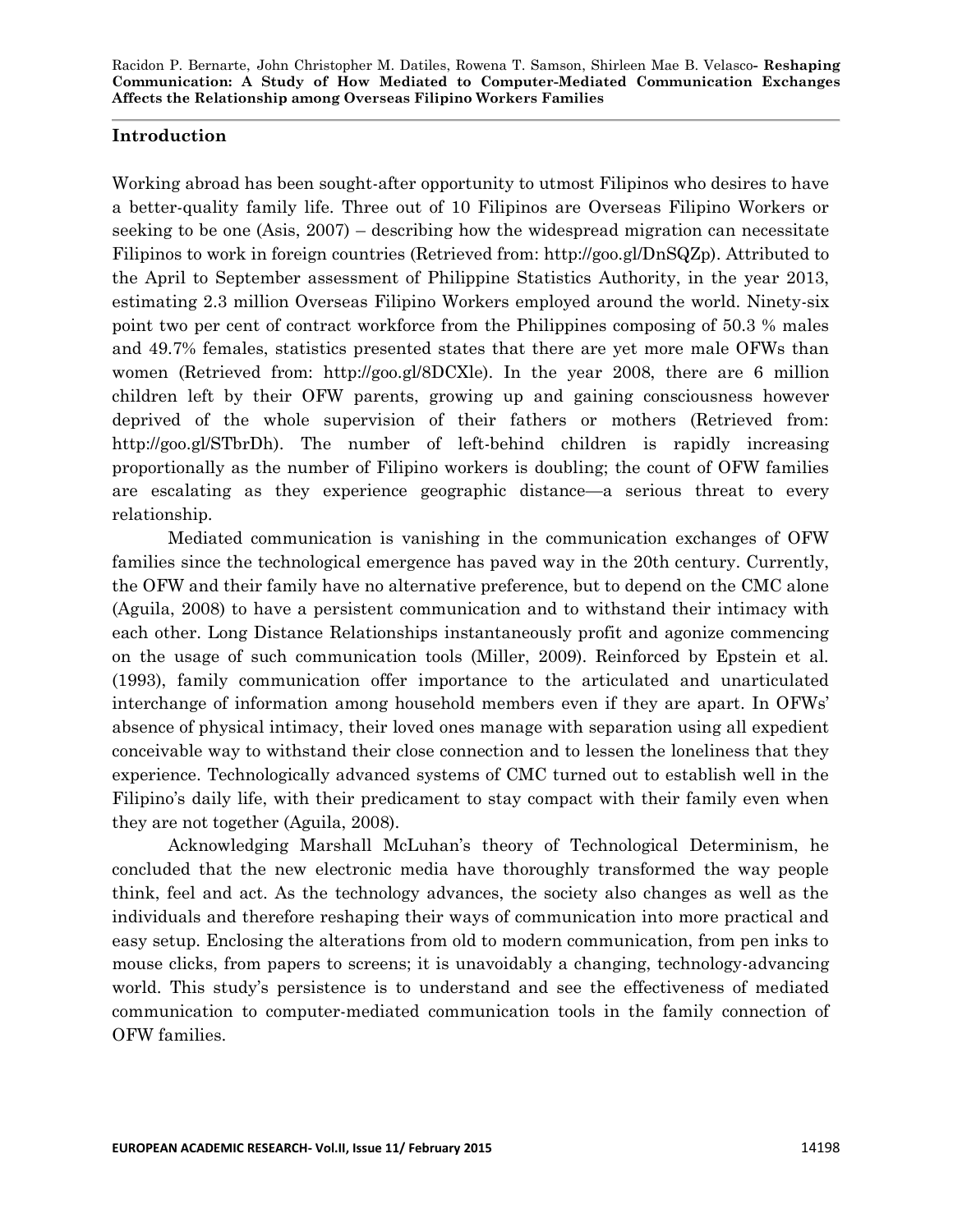# **Framework**

The framework of this study is the integration of two theories, The Family Systems theory of Bowen and the Media Richness theory of Daft and Lengel. OFW families continue to communicate while the communication tool changes to keep in touch with the family members. As the tool changes and advancing, the communication within the family continue to widen and more often. According to Media Richness Theory, different communication tool has different characteristics. Identification and various capacities to provide instant feedback and to transmit message cues– these features distinct from each communication tool to bring more closeness to the family. Also, the theory guides the researchers to identify the communication patterns and preferred communication characteristics of the OFW families. Researchers identified the communication tools depending on their richness snail mail as the poorest followed by the voice tapes, cassette tapes or Betamax that is in both manual processes. Next is telephone followed by the invention and enhancement of cellular phone and the usage of Internet, which is the most recent and advance among the tools.

# **Objectives**

This study aims at ascertaining answers through exploratory method. The research objectives are the following: The researchers aim to know the profile of the participants. Moreover, cite experiences of the OFWs and their families using letters, voice tapes, telephone, cell phone and Internet. To further identify the problems they encountered and ways of dealing with it. As well as to describe changes in the family communication and lastly to determine adjustments made to time difference, special occasions and unexpected incidents.

# **Methodology**

The researchers used the qualitative approach in order to accomplish the necessary material for this study. This study acclimatizes descriptive scheme to delineate the participants entirely in an accurate method. The researchers utilized case study as the tradition of inquiry to deeply interpret respectively the respondent's cases. An empirical research that investigates a current situation in depth and within its real-life perspective, especially when the limitations of phenomenon and circumstance are not clearly evident (Yin, 1994). The study highlighting the usage of CMC among OFW families, the alterations conveyed by the CMC in the family communication and by what expedient manner they would amend to those modifications. Case study is deliberated to be the most pertinent method for the researchers to reconnoiter more about the subject matter profoundly.

To add valid conclusions, the researchers used in-depth interview in accumulating information from the participants of the study. In an in-depth interview, the inquisitor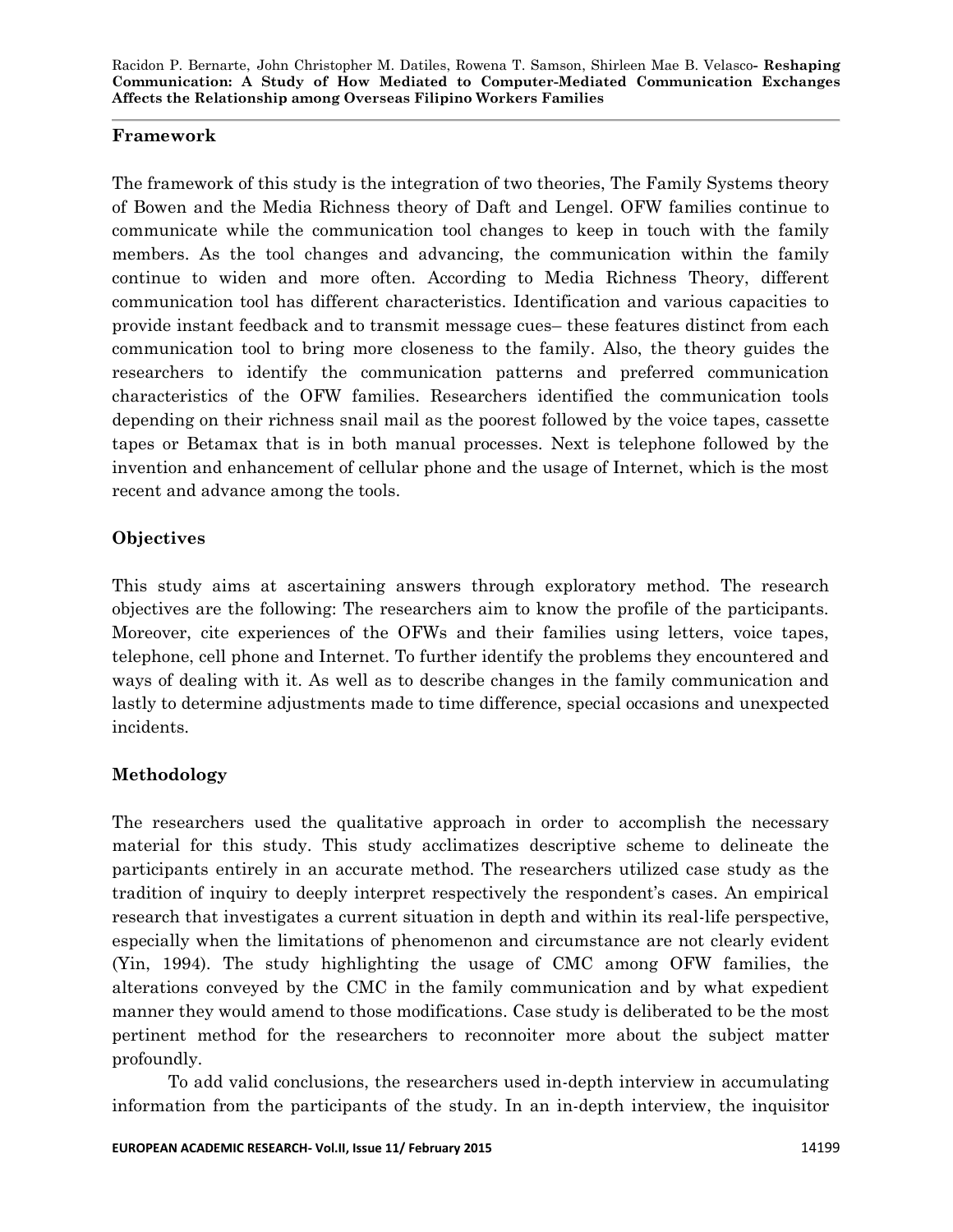‗gently leads a conversational partner in a comprehensive discussion' (Rubin and Rubin, 2005: 4). It is correspondingly used to acquire individual perspectives of one or few diligently established themes. In-depth interview is an effective method of getting people's personal feelings and thoughts, even experiences comfortably. The foremost research instrument used in this study was an interview guide. The researchers used an interview guide for data collection. The questions are anchored and arranged in a systematic way based on the study's objectives for easier and more organized analysis of data for the upcoming data collection.

The researchers used Purposive Sampling technique to acquire the participants in the study. Purposive Sampling Technique according to Patton (1990), subjects are selected because of some characteristic. Purposive sampling groups' participants according to preselected criteria relevant for a particular research question.

To generate and obtain best and valid results, the researchers have set the standards for the selection of participants that includes the following: An OFW family with OFW member with not less than 15 years of working abroad. OFW and their family must have used snail mail, telephone, cell phone and internet to communicate. Moreover, experience not less than 15 years of communication. The researchers chose the above criteria in selecting the participants to gain more profitable responses from them.

# **Results and Discussion**

# **Inks to Clicks: The Use Of Mediated To Computer-Mediated Tool**

Early 60's, letters prevailed the communication scenario among migrant workers and their left-behind families back in the Philippines as it is the only available communication means that time. Alongside, cassette tapes were the alternative tool to turn communication more personal adding the element of voice to the previous written and text-based medium (Madianou & Miller, 2011). Then, telephones and mobile phones slowly complemented the sentimental letter and voice tape tools in the 80's and 90's paving way for another breakthrough in human's communication. The significant period of communication back at the beginning of the 21st century when Internet became widely available and accessible and from that point, doors opened to several developments in technical aspects of the medium. With technological advancement, mediated communication is surpassed by computer-mediated communication, making it as the most preferred means of communication nowadays.

‗Richness' of a communication medium is determined by instantaneous feedback, which focuses on the speed of a two-way interaction. Cues, which cover verbally and nonverbally transmitted cues and language variety, which focuses on how language used in communication also determines 'richness' of the medium when performing complicated tasks. Lastly, personal attention that analyzes the emotional needs and feelings that the sender and receiver expressed while utilizing the mediated and computer-mediated tool (Thurlow, Lengel, & Tomic, 2004, p.49).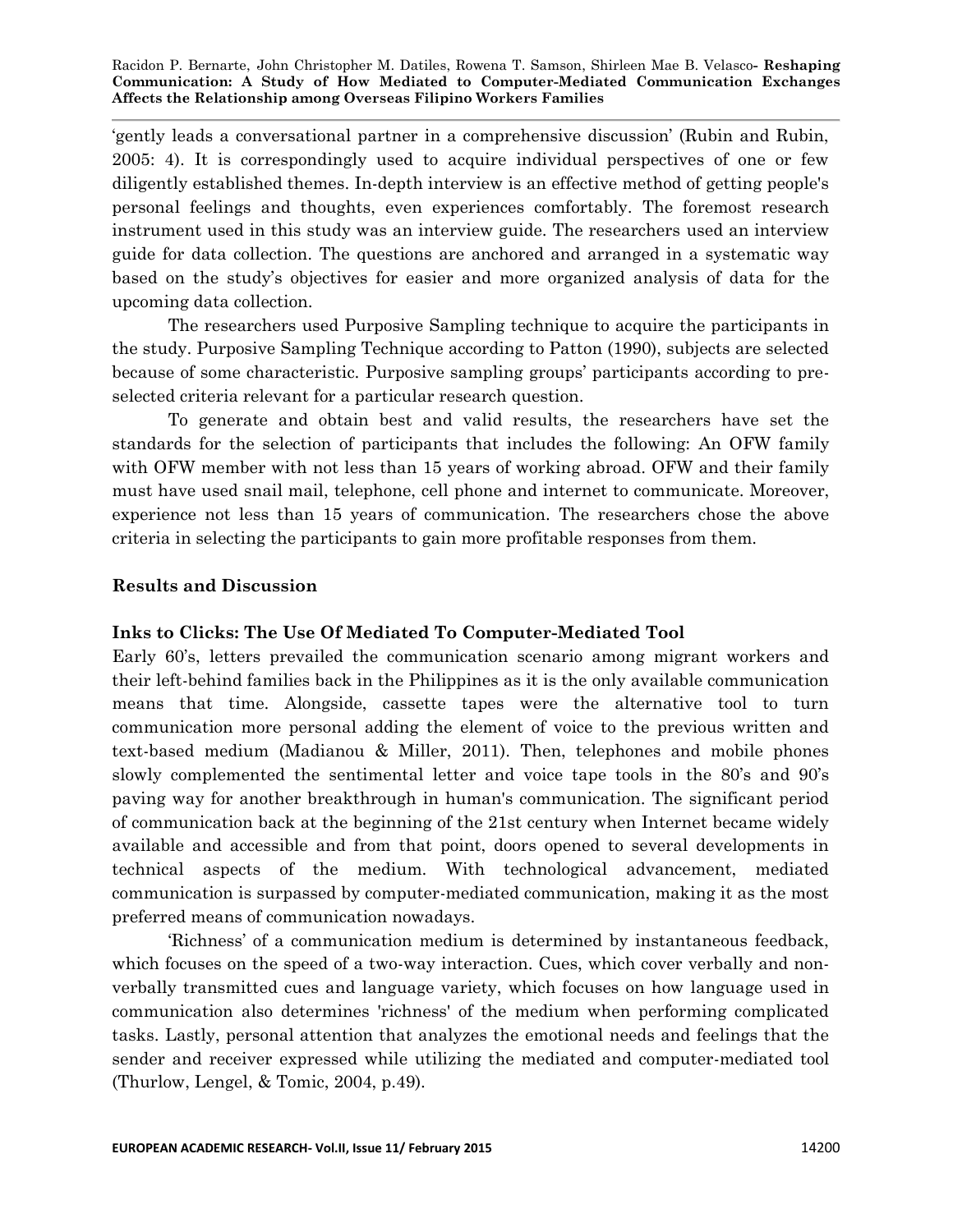## **Matrix 1. Inks to Clicks**

| <b>Themes</b> | Statement (s) |  |
|---------------|---------------|--|
| $\rm Cost$    |               |  |
|               | (Snail Mail)  |  |

―Noon, nung 1980s di pa masyadong mahal dahil sa ang standard sa atin, siguro noon mga 5 pesos."

[During 1980's, the standard cost per letter is roughly 5 pesos]

―16 pesos for regular mail. Pag cards naman like birthday cards was 36 pesos."

[16 pesos for regular snail mails, while birthday/ greeting cards were 36 pesos.]

## **(Voice Tape)**

―…isang cassette tape nun, mga 8 riyals dun…‖ [8 riyals per cassette tape (Saudi)]

## **(Telephone)**

―By telephone booth ako tumatawag, 30 Dirham equivalent yun saten nun ng P $250.00$  mga  $12$  minutes na yun..."

[Through the use of telephone booths, 30 dirham for 12 minutes equivalent to 250 pesos (mid-1980's) ]

"Mga nasa 25 to 30 pesos nuon ang per minute ng usapan" [Back then, 1 minute call drops at around P25-30 (1998-1999).]

## **(Cell phone)**

―‗yung 100 dirhams, mga nasa 25 o 30 minutes na siguro yun. Depende yun sa pag-uusap namin..." [One hundred dirham for 25 or 30 minutes depending on the conversation.]

"yung P  $150.00$  mga  $15-20$  minutes nung  $2006$ " [P 150.00 lasts for 15-20minutes way back 2006]

## **(Internet)**

"Depende sa isang oras ng mga computer shop." [Depends upon an hour rate of computer shops.]

"libre lang to sa amo ko nakikikabit lang akong internet sa amo ko"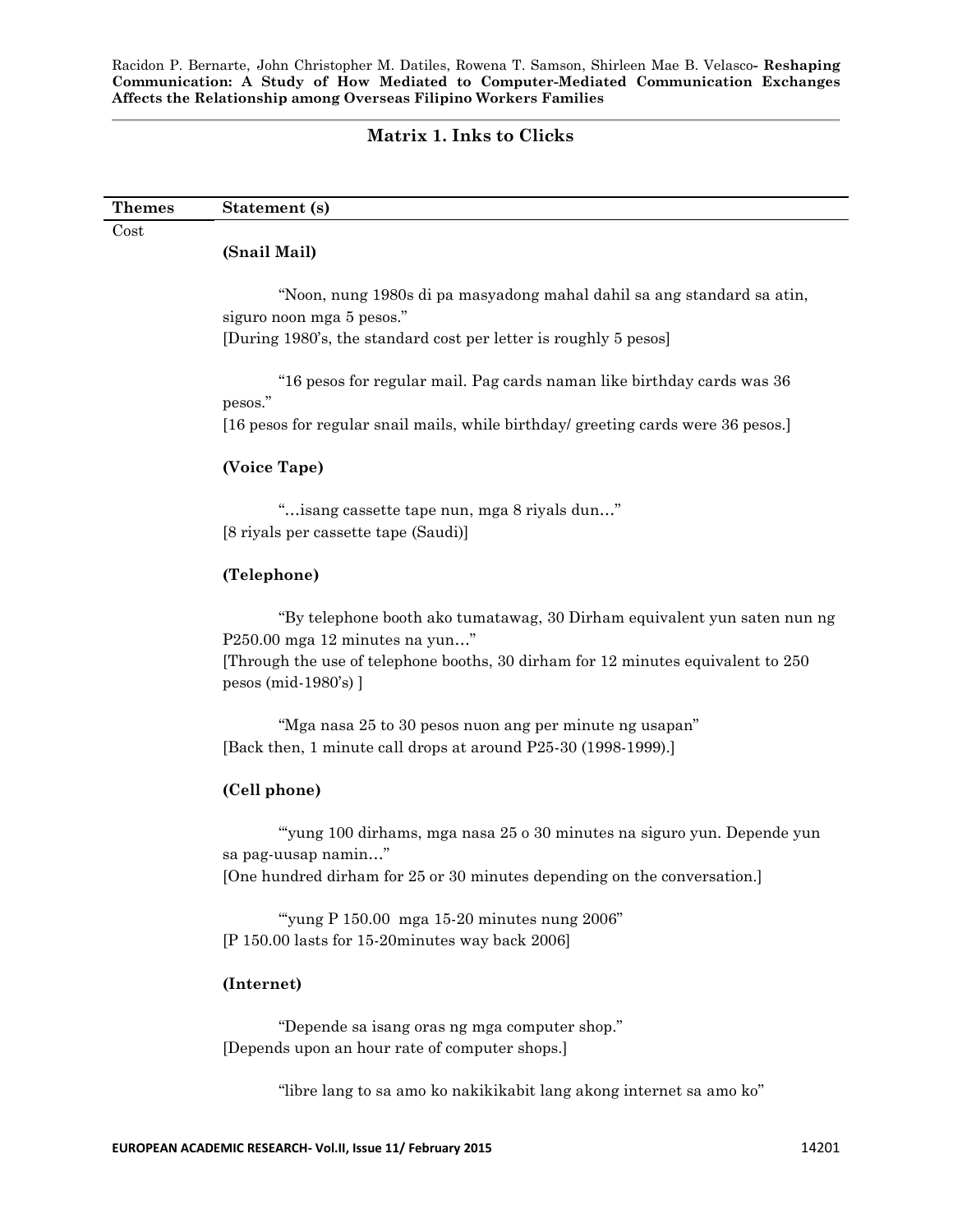[I accessed internet for free, I connects on my employers wifi]

**Content and structure (Snail Mail)** ―‗yung sa sulat kasi 'pag ordinary lang konti ako gumastos … nag-iispeed mail talaga ako mas mabilis yun."

[In letters, when I use ordinary I spent less but I prefer speed mail because it is faster than regular mail]

## **(Voice Tape**)

― Mahal 'yun madami pang kelangan, kelangan mo pa ng player ganon iba pa 'yung mismong tape,"

[It is expensive; it requires components for the cassette player excluding the cassette tape.]

#### **(Telephone)**

"tapos ang system nun, may cubicle...hulog-hulog na lang ng pera...barya," [before, it was telephone booths ...you insert coins]

#### **(Cell phone)**

―‗yung cellphone mas maganda yun kasi hawak-hawak mo ‗yung cellphone eh medaling dalhin,"

[Cell phone is better; it is handy and more convenient to bring]

## **(Internet)**

―Automatic naman ‗yung computer ngayon kapag naka-log in. Pag-open mo connect mo sa Internet, tapos connect na siya sa YM ko, kung online ka, yun, gagamitin mo na, tapos, makakapag-usap na kayo."

[Computer nowadays are easier to use, you starts the computer, connect it to the internet it is already connected to my Yahoo Mail account, and then you can start chatting]

## **Personality**

## **(Snail Mail)**

―Habang sumusulat ako, tumutulo talaga ‗yung luha ko," [While I am writing, my tears are flowing]

#### **(Telephone)**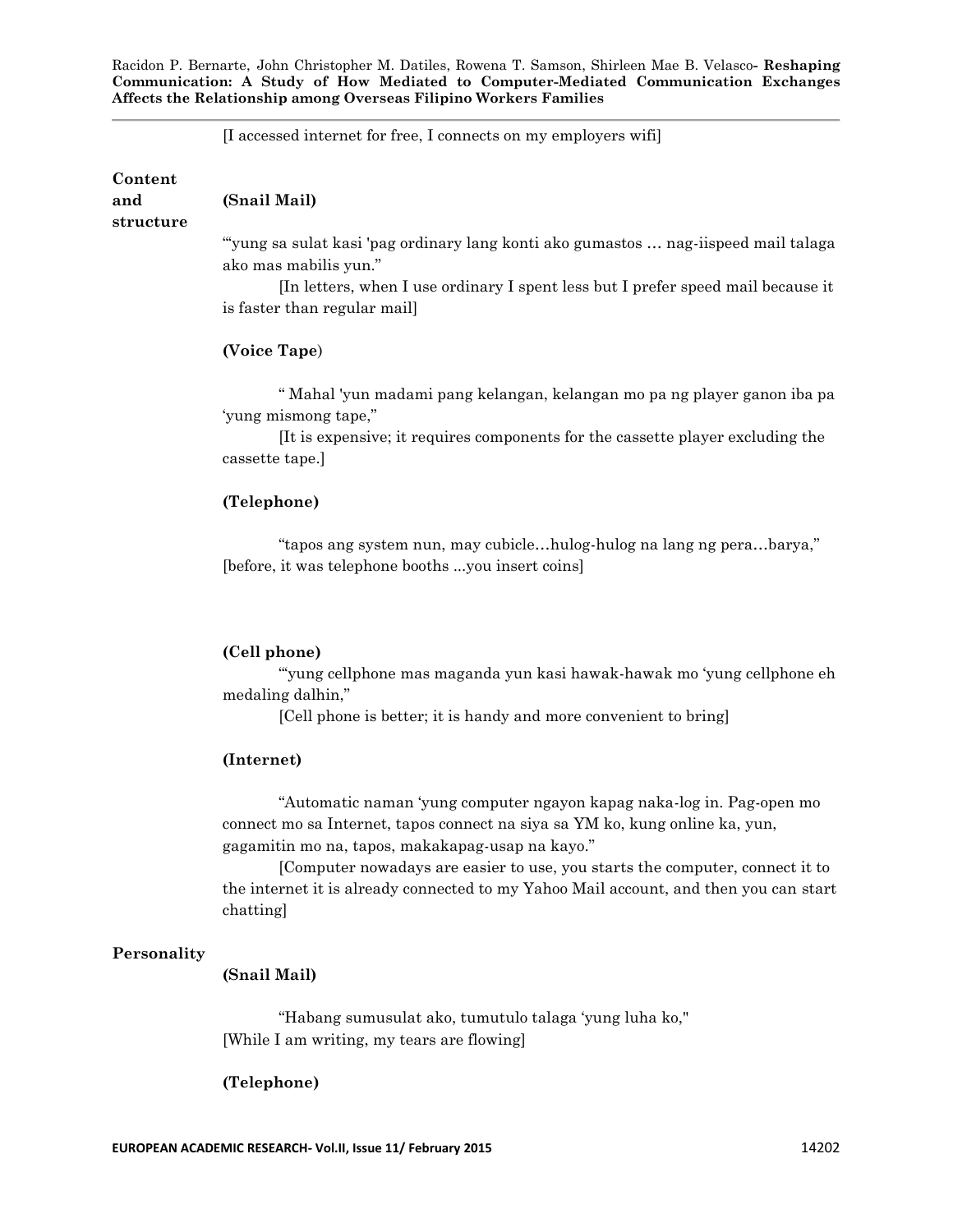> "...marinig ko lang 'yung mga boses nila...Masaya na ako" […hearing their voices makes me happy.]

## **(Cell phone)**

"...kakausapin mo sya na parang kasama lang, ...," […you talk to her as if she was just there ]

#### **(Internet)**

―sa Skype, para makita kung ano ba siya okay basiya, kung malusog pa rin siya."

[I checks her on Skype if she was okay if she was still healthy]

#### **Feedback**

## **(Snail Mail)**

―Sa isang buwan dalawang beses kaming nakakatanggap ng sulat pero pag galing dito isang beses lang sila nakakatanggap." [In a month, we receive letters twice; however, from here abroad, they receive only once.]

## **(Voice Tape)**

"Yun ay siguro madalas na 'yung once a month," [In voice tapes, we often use it once per month]

## **(Telephone)**

―Kapag wala masyadong problema, sa isang linggo, two times lang ako tumatawag."

[If there are no much problems, I call twice per week.]

### **(Cell phone)**

―Noong nagkaroon na kami ng cellphone, araw-araw sa text, tapos kada 3 araw, magtawag ako sa kanila.‖

[When we already have cell phone, we texts every day, then I call them every 3 days.]

## **(Internet)**

―…everyday naman naka-online sa bahay. Yun tuwing umaga, tuwing hapon, 2 times a day,"

[Every day, we are online at home; 2 times a day, during morning and afternoon.]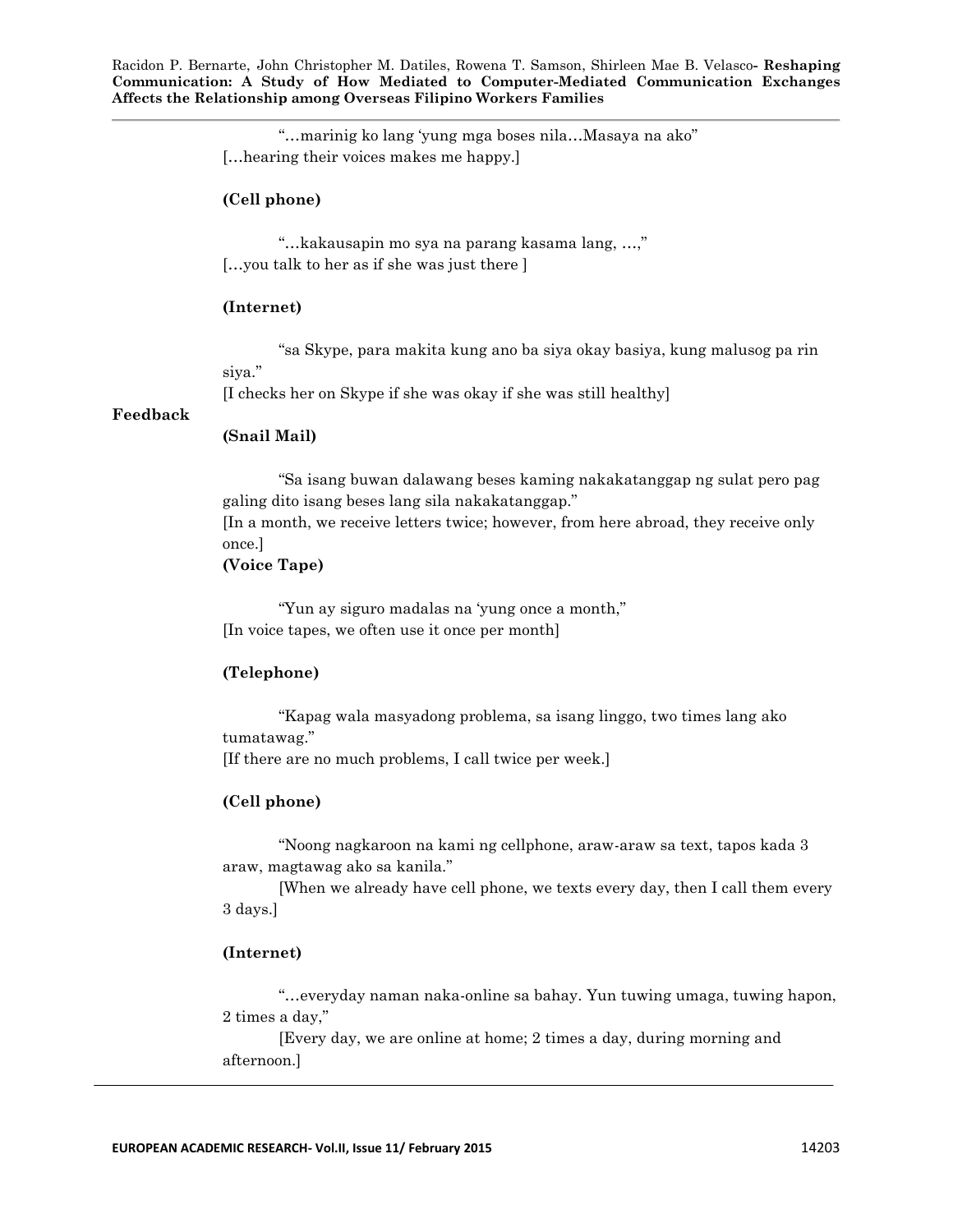The study showed that the OFW families used different mediated to computer-mediated communication tools in order for interaction to take place.From snail mail and cassette/voice tapes, telephone, cellular phone, to Internet, the participants' responses are categorized according to the medium cost spent in message transmission (Katz, 2003). Another one is the content and structure or the information capacity that the medium can hold to provide quality communication and process associated with its usage (Baym, 2010). Additionally, a personality or the handcrafting and effort applied that proves one's devotion and love, and the feedback or the duration of receiving a response (Madianou & Miller, 2011, 2012).

**Cost.** Economic constraints of the snail mail have unaffectedly enabled users to create the medium's message content as lengthy as they possibly desired (Madianou & Miller, 2012). This advantage is, of course, evident when letters became Overseas Filipino Workers' and their families' "staple" form of communication (Paragas, 2006, p. 137). On the other hand, experiences related to participant's use of telephone showed impracticability because it is expensive that is contrastingly different from mobile phone calls. Mobile phone calls perhaps are highly infrequent unlike texting is what Pertierra (as cited in Lallana, 2004) deliberately noted: texting has become the foremost use of cell phones for most Filipinos. Whereas, it is the evidently cheap and intelligibly efficient way to convey information in terms of text-based mobile communication. National figures support the 'perpetual contact' (Katz, 2003) to mobile phones with multiplying cellular mobile telephone subscribers now ultimately reached more than a hundred million by 2012 (NTC, 2012). At some contrasting points, Internet is still terribly bounded by choices and the digital divide among individuals that National Telecommunication Commission (2012) reported a budding 6.2 million Internet users.

**Content and Structure***.* According to Madianou and Miller (2011), materiality is the ability of the medium to be ubiquitous forms of evidence that can be stored and valued through reading it all again. Content and structure of letters may subjectively diversify as Madianou & Miller (2011) stated that letters carry a "high informational capacity" (p. 269) depending on the user's discretion. Meanwhile, participants' experiences denote voice tape as a tool that could potentially store and scrupulously preserved abundant verbal information from glitches (Madianou & Miller, 2011). However, telephone use showed inconvenience (visiting phone booth) as Strom (2004) explained what resolutely influences phone use of Filipinos particularly varied by 'combination of limited access, high prices' (p.277). Mobile phones became extensively pervasive in the 21st century (Pertierra, 2005), similarly, in the data that strongly shows based on the participant's responses, exchanges of text messages through mobile phones are frequent. Mobility enabled OFW families to communicate at the convenient time possible, which is supported by Caporael & Xie (2004), considering that Internet paved for "anytime, anywhere" communication (p. 229).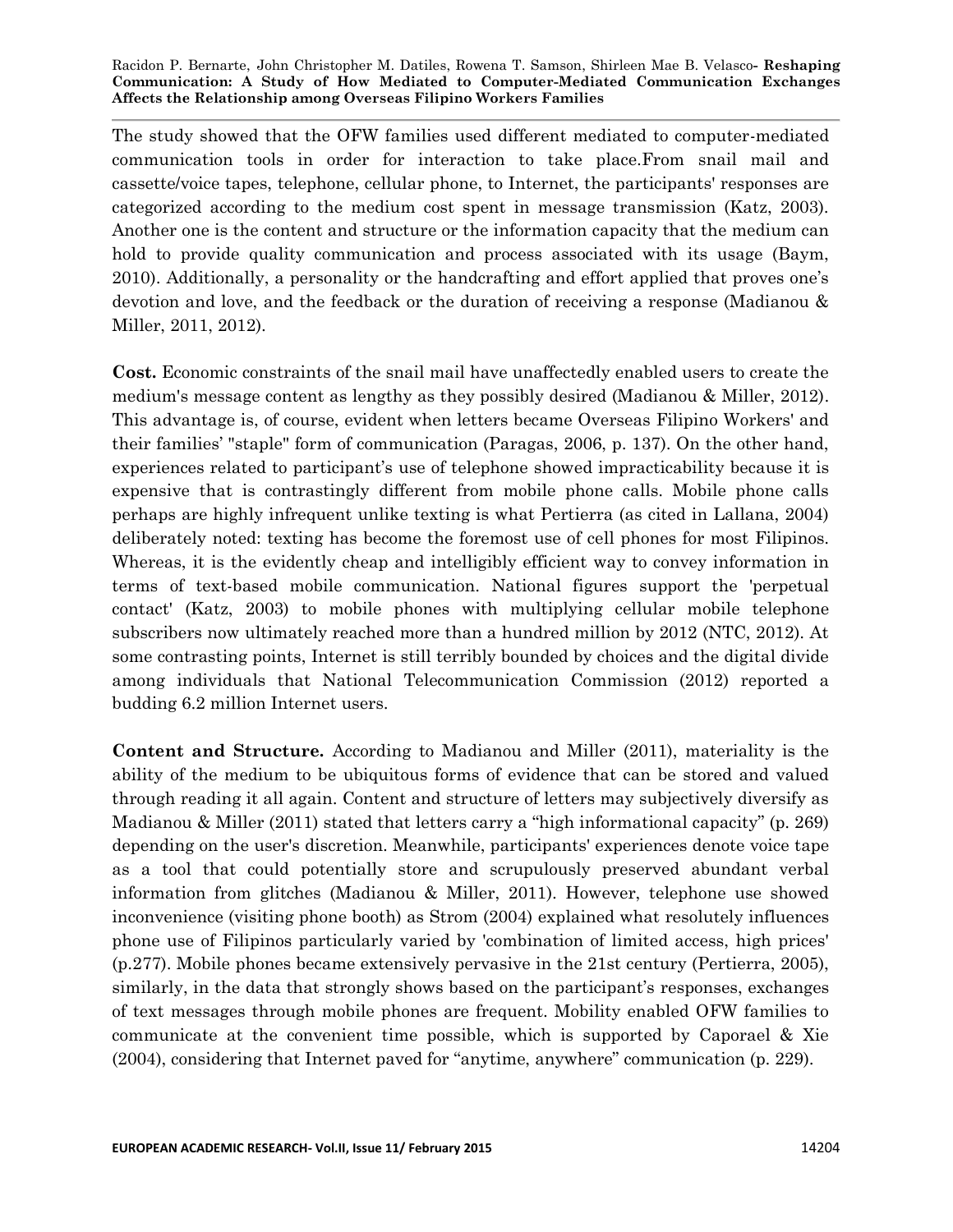**Personality.** It describes the emotional attachment of the participants they have in the use of communication tools (Baym, 2010; Madianou & Miller, 2011). Voice tapes are "powerful because of the emotional immediacy of the voice" (Madianou & Miller, 2011, p. 265) where recorded information sympathetically captivates the emotions. Letters are also emotionally deemed to be significant ways of sentimentally displaying love and care through the herculean written way of crafting it (Madianou & Miller, 2011).

**Feedback.** Responses to snail mail showed the overrated disadvantage of their communication experience in terms of speed and made immediacy of feedback a great deal issue (Madianou & Miller, 2012). Madianou & Miller (2011) objectively stated, "time lag between sending and receiving these messages explains how communication often ended up" (p. 270) in their ethnographic study of Overseas Filipino Workers. Frequent use of Internet attributed to the popularization of social networking sites (Madianou & Miller, 2012). Social Networking Websites have sophisticatedly boomed in gratitude in the past few years and were the current "fad" of computer-mediated technology (Thurlow, Lengel&Tomic, 2004). These sites have aggregated numerous forms of messaging as new literature talked about the integration of Internet to emerging phones known as "smartphones" (Madianou, 2014) are more comfortable to use.

# **Deal or No Deal: Problems Encountered and Dealing With It**

―Communication is the answer to healthy family relationships‖ –Family Times

Inadequate communication can lead to misunderstanding, and that may escalate into conflicts that can affect one's relationship. It is remarkably reflective on families wherein communication attributed to "indirect, unclear, vague, dishonest, distorted, and incomplete" characteristics (Rasheed et al., n.d.: 141). To keep the communication in longdistance relationships thereby posits a challenge; the use of mediated and computermediated communication became present.

However, the use of MC-CMC has its limitations technical, accessibility and cost problems arise as experienced by the participants. For every problem addressed, there is an alternative solution at least to ameliorate the burgeoning impact of the discussed problem. For all their limitations, Filipinos here and abroad offers them no choice than to depend on computer-mediated communication for the survival of their long-distance relationships (Aguila, 2008-2009: 101).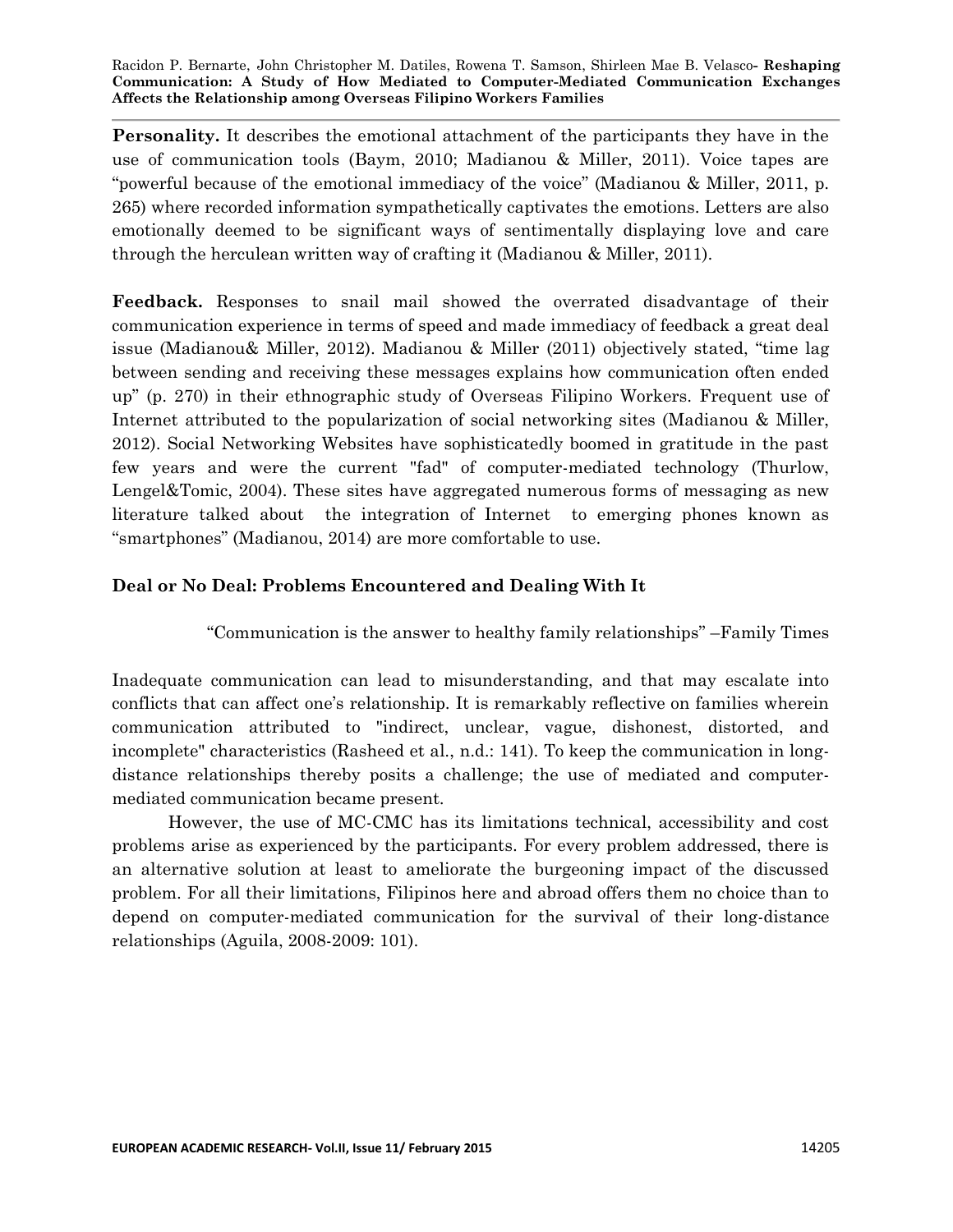## **Matrix 2. Deal or No Deal?**

| <b>Problems encountered</b><br>in using MC-CMC tool | <b>Statements</b>                                                                                                                                                                                                                                                        |
|-----------------------------------------------------|--------------------------------------------------------------------------------------------------------------------------------------------------------------------------------------------------------------------------------------------------------------------------|
| Technical                                           |                                                                                                                                                                                                                                                                          |
|                                                     | (Snail Mail)                                                                                                                                                                                                                                                             |
|                                                     | "Matagal dumating ang message mo."                                                                                                                                                                                                                                       |
|                                                     | [Messsages takes too long to be delivered]                                                                                                                                                                                                                               |
|                                                     | (Voice Mail)                                                                                                                                                                                                                                                             |
|                                                     | "Napakatagal din nun, 1 month bago mo rin matanggap"<br>[It also takes 1 month before you receive voice tapes]                                                                                                                                                           |
|                                                     | "Putol-putol, garagal 'yung mga boses"<br>[the voices are choppy]                                                                                                                                                                                                        |
|                                                     | (Telephone)                                                                                                                                                                                                                                                              |
|                                                     | "kahit malinaw may nasasagap kang ibang salita siguro may cross<br>lines"<br>[even the communication is clear, we experienced cross line                                                                                                                                 |
|                                                     | interruptions ]                                                                                                                                                                                                                                                          |
|                                                     | (Cellphone)                                                                                                                                                                                                                                                              |
|                                                     | "pag-umuulan nawawalan ng signal. So nagcho-choppy choppy<br>sila"                                                                                                                                                                                                       |
|                                                     | [when it is raining the signal is weak, voices became choppy]                                                                                                                                                                                                            |
|                                                     | (Internet)                                                                                                                                                                                                                                                               |
|                                                     | "Kung minsan talagang siguro sa dami ng gumagamit ng Internet<br>application, minsan mahina 'yung signal."                                                                                                                                                               |
|                                                     | [Sometimes, due to many internet users the internet connection is<br>weak]                                                                                                                                                                                               |
| Accessibility                                       | (Snail Mail)                                                                                                                                                                                                                                                             |
|                                                     | "minsan hindi makaratingbinubusisi yan sa post office kapag<br>medyo makapal minsan 'yung iba binubuksan akala nila may<br>lamanhinohold nila"<br>[some letters do not arrive When the letter is thick post office<br>personnel opens their letter they hold the letter] |
|                                                     | (Telephone)                                                                                                                                                                                                                                                              |
|                                                     | "gigising ka ng madaling araw kasi iba oras eh. Tapos tatawag ka<br>sa opisina tulog pa sila"                                                                                                                                                                            |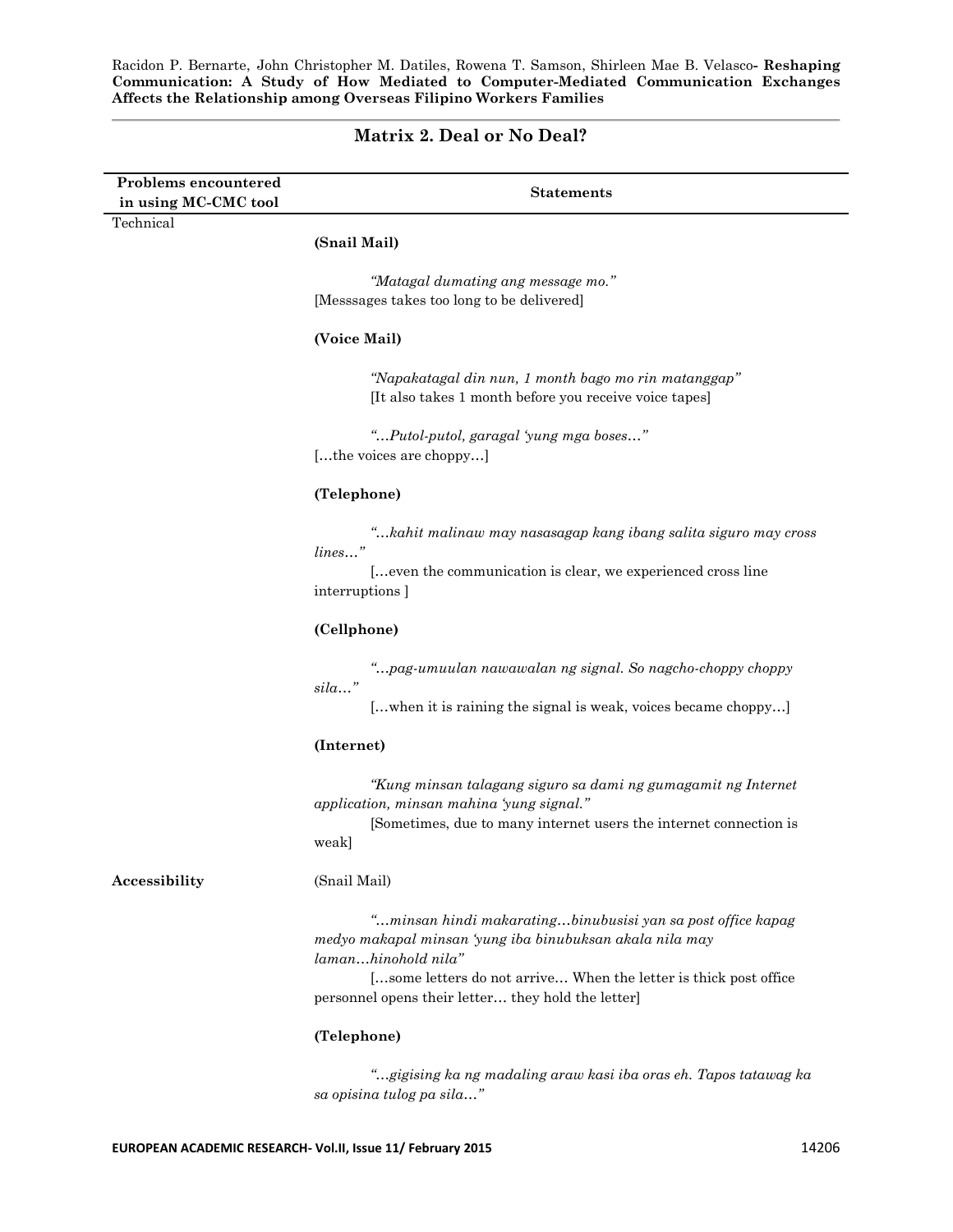> [… due to the time difference, it is needed to wake up first thing in the dawn and go to the office to make a call but they are often asleep at that time…]

#### **(Cellphone)**

*"Mahirap ang signal sa bukid. Malayo pa sa siyudad…"* [The signal is weak in rural places, away from cities]

#### **(Internet)**

*""yung computer shop na malapit sa amin mabagal lalo na pag may papalapit na bagyo"*

[…the internet in the computer shop near us is slow especially when bad weather is coming]

#### **(Voice Mail)**

*"Disadvantages…mahal, napakamahal…not afford ng tao."* [Disadvantage of voice tape is very expensive… not affordable for the users]

#### **(Telephone)**

*"…madaming service charge ang landline…"* […there are many service fees on phone]

## **(Cellphone)**

*"…"yung 100 pesos mga 10 minutes na yun. Mahal ang tawag pag sa cell phone."*

[…a 100 peso load lasts for only 10 minutes, cellular phone calls are expensive]

#### **(Internet)**

*"Hindi ako bumibili ng sariling computer kasi mahal eh"* [I do not buy my computer because its expensive ]

| Solution to the      | <b>Statements</b>                         |  |
|----------------------|-------------------------------------------|--|
| problems encountered |                                           |  |
| Technical            |                                           |  |
|                      | (Snail Mail)                              |  |
|                      | "Pina-follow-up namin dun sa nagpapadala" |  |
|                      | [We follows-up the letters]               |  |

#### **(Voice Mail)**

―*Hinahayaan na lang namin*‖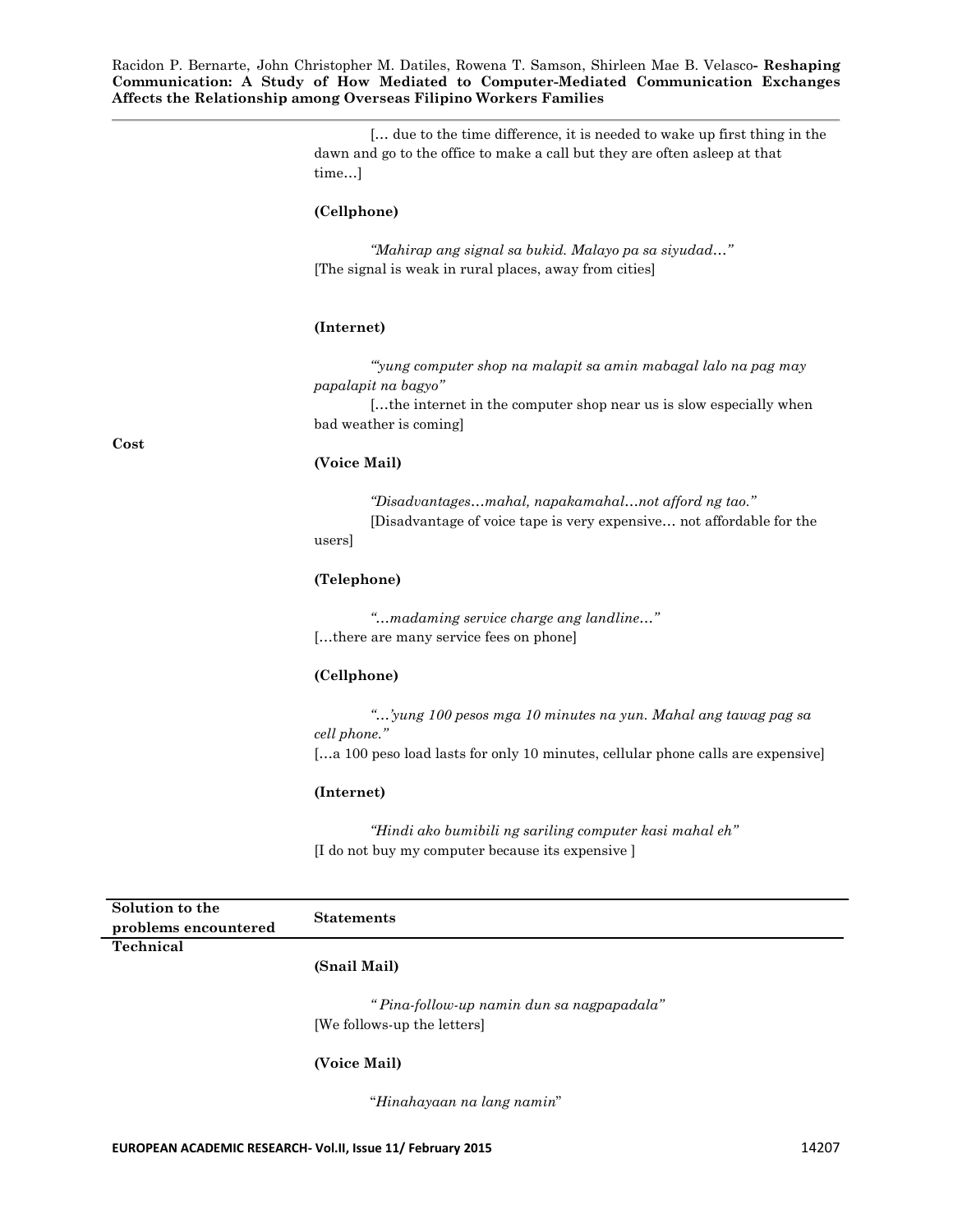[We just let it be]

|                                      | "Para kasi siyang film, nakabaluktot daw yun kaya garagal ang |  |  |
|--------------------------------------|---------------------------------------------------------------|--|--|
| ginagawa namin inuunat naming pilit" |                                                               |  |  |

[…The film-like inside bend and the voices are unclear, we force to straighten it]

#### **(Telephone)**

*"As time passes by lumakas ng lumakas naman ang mga teknolohiya ang technology naadress naman nila "yung problem na ganito para malinaw ang dating "*

[As time pass by, technology addressed the problems in using the telephone to have a clearer communication between the users]

#### **(Cellphone)**

*"…pag naputol, saka ka tatawag ulit…"* [..when the call cuts, I dial again]

#### **(Internet)**

*"Hinto ko "yung pag-iinternet "* [I stop using the internet for the meantime]

#### **Accessibility**

#### **(Snail Mail)**

*"Bawat padala ko na lang lagi kong ireregister dun sa kartero or to dun sa door to door para sure na makarating sa pamilya ko "* [Every letter I send, I register the letters to the courier to have the assurance that it is delivered to my family]

#### **(Telephone)**

*"Nung nagumpisa na "yung cellphone non yun na "yung ginamit na pantawag"*

[When the cell phone technology started, we replaced landline phone calls to cellular phone calls]

#### **(Cellphone)**

*"Kapag walang signal wala talaga…. Aakyat pa kami talaga sa puno ng niyog*‖

[When there is no signal, we climb on coconut trees]

#### **(Internet)**

―*Sa city na lang kami magkocomputer don mabilis-bilis na* ‖ [We rent a computer in the city where the internet is faster]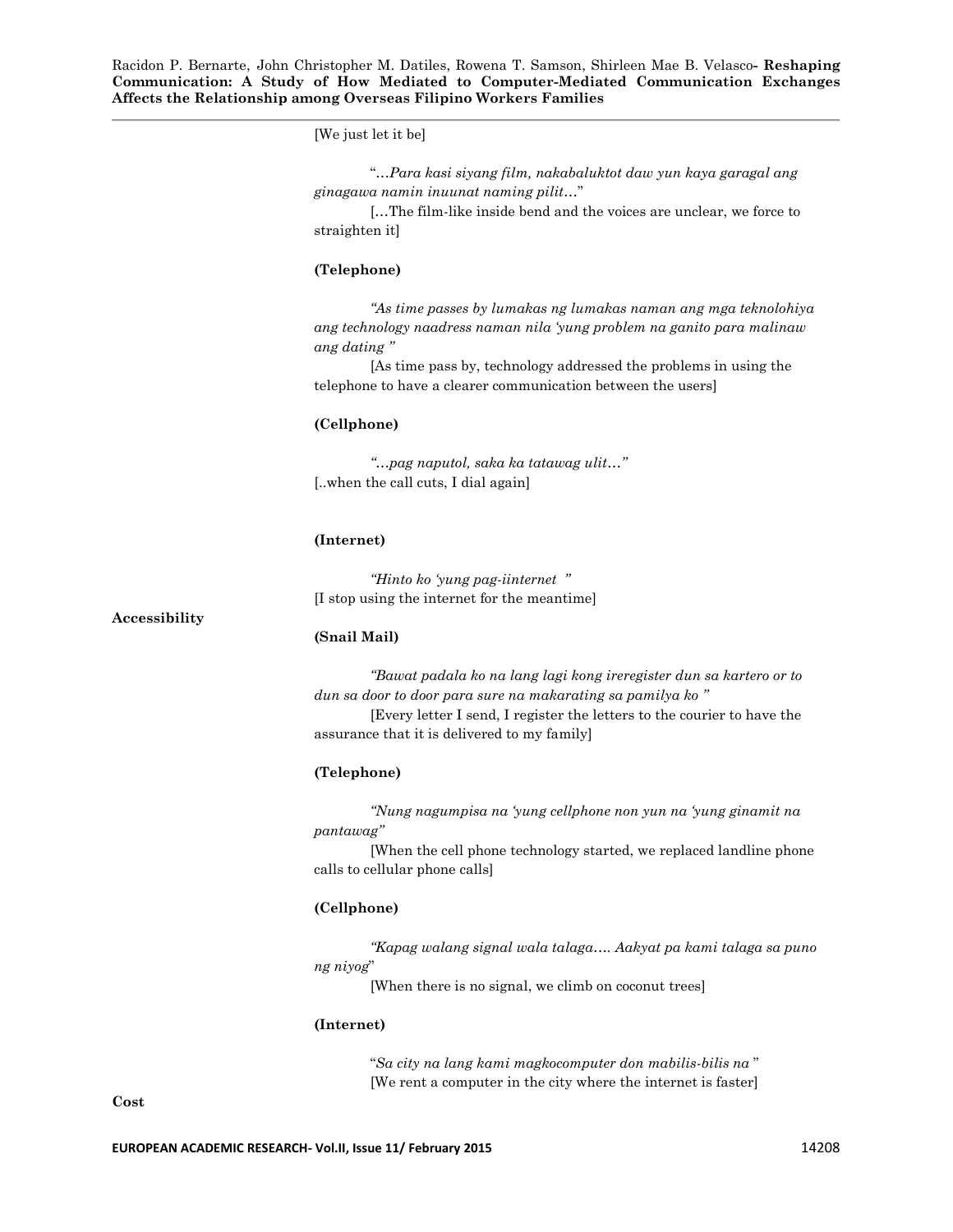## **(Voice Mail)**

*"Hindi naman lagi yun ginagamit …"* [We do not use it often…]

## **(Telephone)**

―*Pina-cut na lang "yung landline namin tapos cellphone na lang na malaki dati*‖

[We opt to cut our landline, we replaced the use of telephone into early cellphones]

## **(Cellphone)**

― *Kung maubos man "yung load bili o paload ng bago*‖ [When we run out of load, we buy another or reload again]

## **(Internet)**

―*Sa opisina ako gumagamit …o kaya nagrerent ako sa mga computer shop"* [I use the office computer…Instead, just rent from computer shops]

Each family described and shared their encountered problem and experiences in using MC to CMC; it shows that problems experienced are technical, accessibility and cost in using communication tools. In line with these problems, corresponds their solutions; participants discussed the actions they executed to counteract the effect of these problems using mediated and computer-mediated tools.

Within 40 years, the modes of communication between migrants and their families have evolved from sending correspondence by post to voice tapes to multi-media, real-time communication (International Labor Organization, 2013: 121).

**Technical.** The study showed experiences pertaining to the signal for the CMC and time taken or speed for mediated communication, "Real-time" response is ideal for an interactive medium wherein the response or lag time is unnoticeable. It also talks about the speed of communication tool to transfer messages in a synchronized situation (Lombard & Synder, 2001) and the process of communication in mediated tools like snail mail and voice mail became time-consuming. In the telephone usage and cellular phone, problems are blamed for the transmission signal and technological failure. It became the economical and competent way to convey information, as statistics supports the continuous adoption of mobile phones with accumulating cellular mobile telephone subscribers (CMTS) now reached 101.9 million (NTC, 2012). In contrast, according to the International Labor Organization (2013: 121) the access and immediacy afforded by mobile phones can have a downside when constant communication becomes more like an instrument of control and surveillance. Patrick and Metcalf (2001) study viewed that the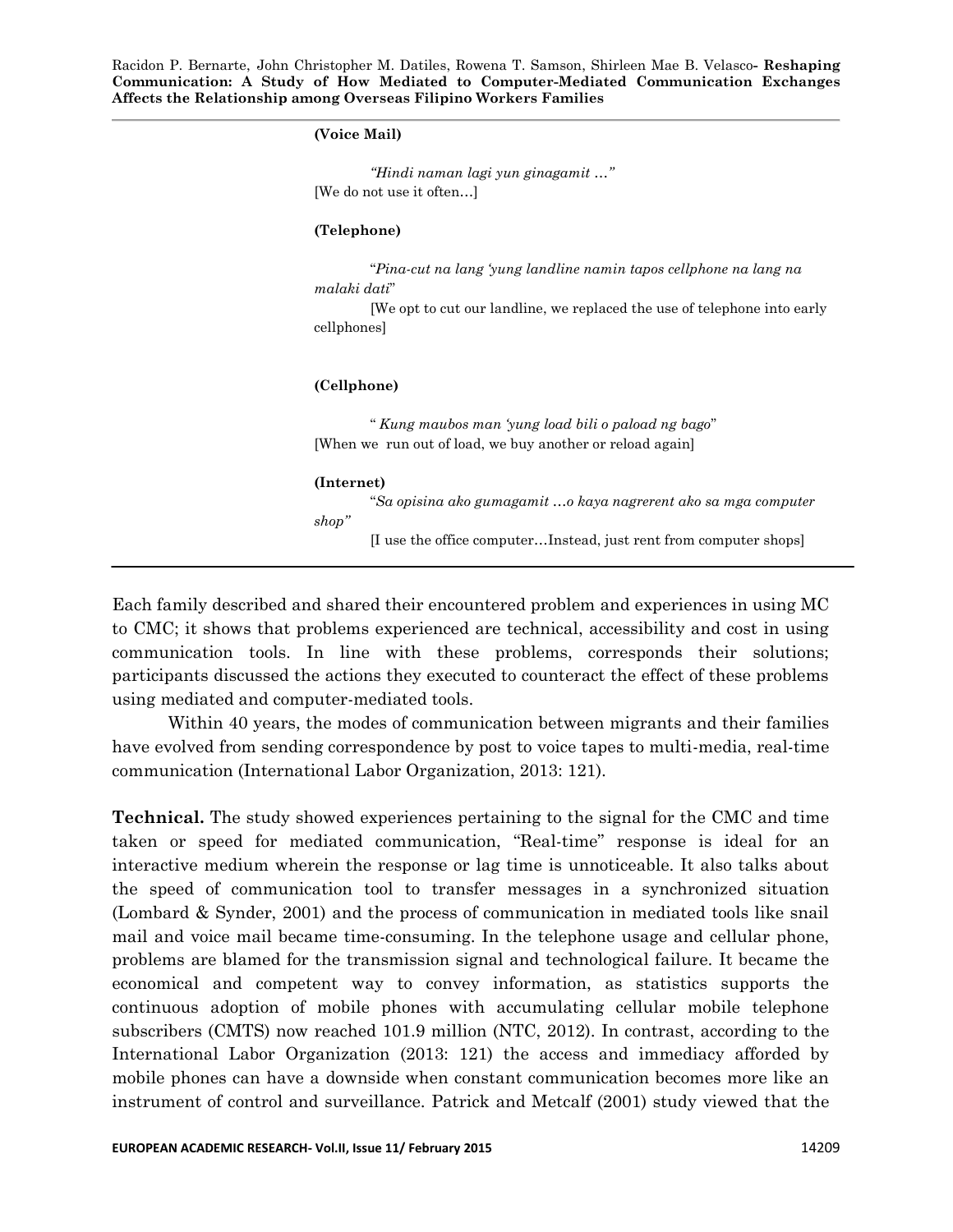intervention of internet as communication tool, when it became affordable and simple enough to operate that critical mass can be reached, but can reduced its efficiency.

**Accessibility.** The uncontrollable factors that obstructed the receiver to acquire messages such as process of the tool, the device's location used for communication, and weather disturbances are the problems addressed. Manual process versus computerized process tends to have more critical errors because of the use of technological interface. According to James (2013), accessibility of phones to those without ownership of this mode of communication varies, in turn; availability depends on the number and location of the available tool.

**Cost.** The affordability of participants in acquiring the communication tool, sending voicemails is very expensive likewise, the use of international telephone and cellular phones every minute rates. According to Katz and Aakhus (2004), fewer phone uses of Filipinos typically varied and is determined by combination of limited access, high prices, and a number of cultural and practical aspects. In the acquiring new technologies, the currency determines the market value of the communication tool.

**Solutions.** According to Wright and Webb (2011), geographic separation requires partners to communicate via some technological medium, which affected loss of nonverbal cues present in face-to-face communication leading to task-reacted, impersonal communication. Early views on CMC technology particularly in the internet have gained negative remarks according to Kraut et al. (1988). Early studies about internet show negative comments, some of the most prominent CMC scholars pointed out that the substantial use of the internet relating with declines in the participant's connection with family members. In the family contexts, decreases in the extent of their sociability and increase in their depression and loneliness. As the problem in the use of computermediated communication arose, the search for an alternative solution was conducted. The introduction of new technology into the lives of these migrant workers provide an alternative to the old ones instead of replacing them, resulting in new ways and increased frequency of communication (Wilding, 2006). Limitations of the communication tools lead users to look for alternative to reduce the problem's effect; solutions made by the participants are adapting new technologies, DIY techniques, resume or pause the activity and location shifting.

The impact of new technologies in bridging relationships analyzed in various studies, presenting arguments for and against the effectiveness of these techniques (Aguila, 2008). While the new media allow time-space compression between family members by providing "virtual presence," they are also stark reminders of separation (Madianou & Miller, 2012).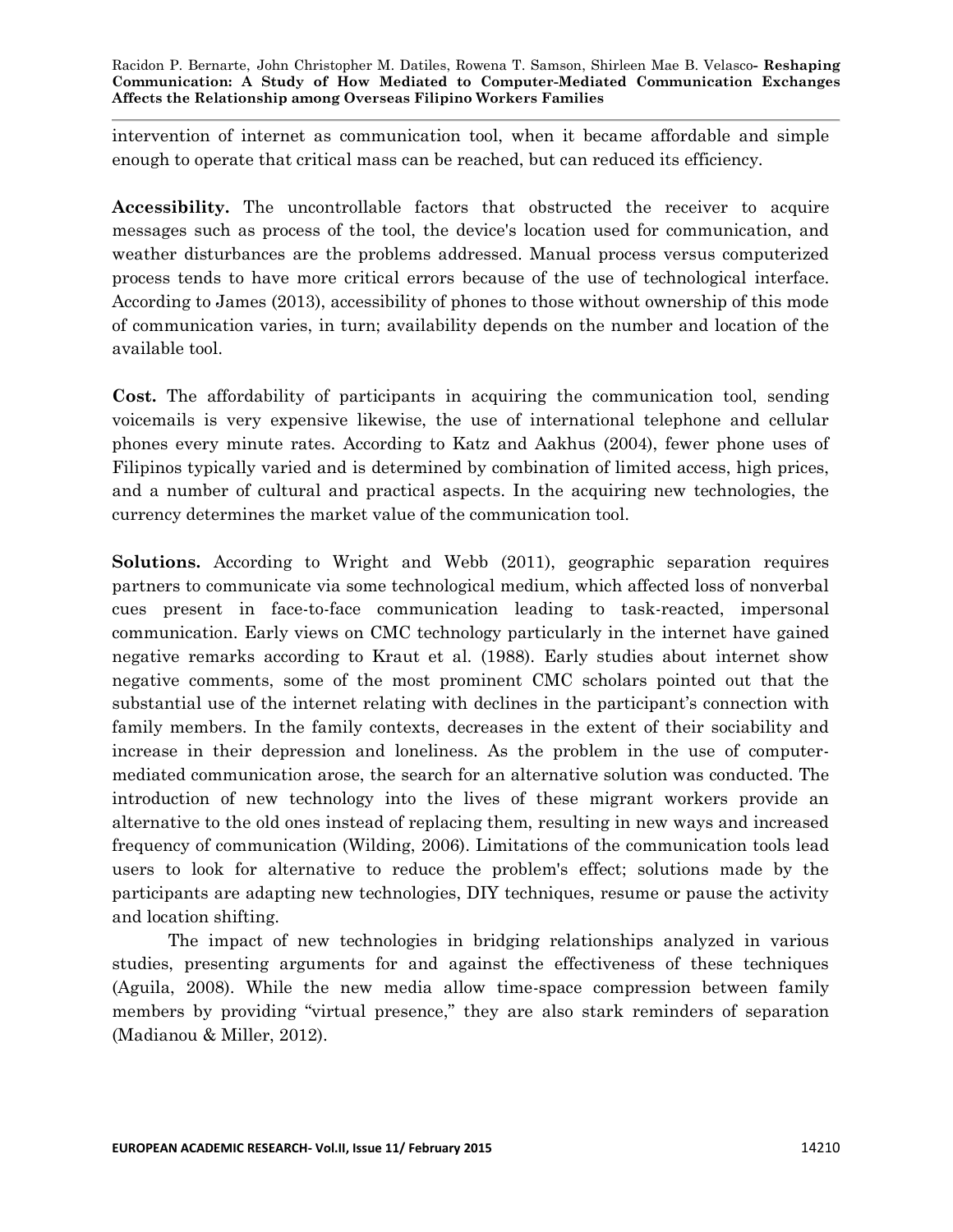# **The Start of Something New: Changes in the Family Communication**

A diversity of communication media has been developed to support in the task of upholding relationships with others over distance and across household margins. Commencing with the handwritten letters, to the telegraph and telephone, to email and instant messaging, innovative technology has altered the way people communicate (Patrick and Metcalf, 2001).

People interconnect with each other not only to request and share information and organize activities, but also to create and preserve social relationships (Bonvillain,1993). Since the invention of computer-mediated communication arose, it correspondingly had been used as a tool to keep interpersonal relationships and have communication with distant friends, family still or loved one. According to the study of Sigrid and Kirk (2008), computer-mediated communication (CMC) contrasts from Face-to-Face (FTF) in numerous ways such as deficiency of social cues, expression of response and others. It views to reason that different mediums have divergent effects on interpersonal manners such as social influence and transformation. From the use of mediated to computer-mediated, Overseas Filipino Workers' families still able to continue send their love abroad despite physical distance.

According to Wilding (2006), the introduction of new technology into the lives of these migrant workers provide an alternative to the old ones instead of total replacement. Resulting in new ways, and increased frequency of communication, most recent and frequent communication tool preferred by migrant's workers is according to this Benitez (2006) migrant workers use different mediated communications. It varies from using transitional mass media like mobile phones that serve as mediated interaction international time-space context and global media such as the Internet that allow communication with global audiences.

| <b>Themes</b>      | <b>Statements</b>                                                                                                                                                  |
|--------------------|--------------------------------------------------------------------------------------------------------------------------------------------------------------------|
| (Family)           |                                                                                                                                                                    |
| closeness)         | "Parang iba na, nag-iiba na yung relasyon namin"                                                                                                                   |
|                    | [It has changed, our relationship changed]                                                                                                                         |
|                    | "Syempre iba yung close na magkalayo pa kami sa close na magkasama na kami."                                                                                       |
|                    | [Our closeness is different when we are together than we are away]                                                                                                 |
|                    | "Ganon pa din. Lahat naman ng anak ko close sa aking eh."<br>[Nothing changed my children are still close to me]                                                   |
| <b>Family bond</b> | "Parang lalong sabik sa isa't isa, ganun<br>It is like were longing for each other more<br>"kahit umalis ako pag bumalik ako parang umalis ako kahapon lang walang |

**Matrix 3. The Start of Something New**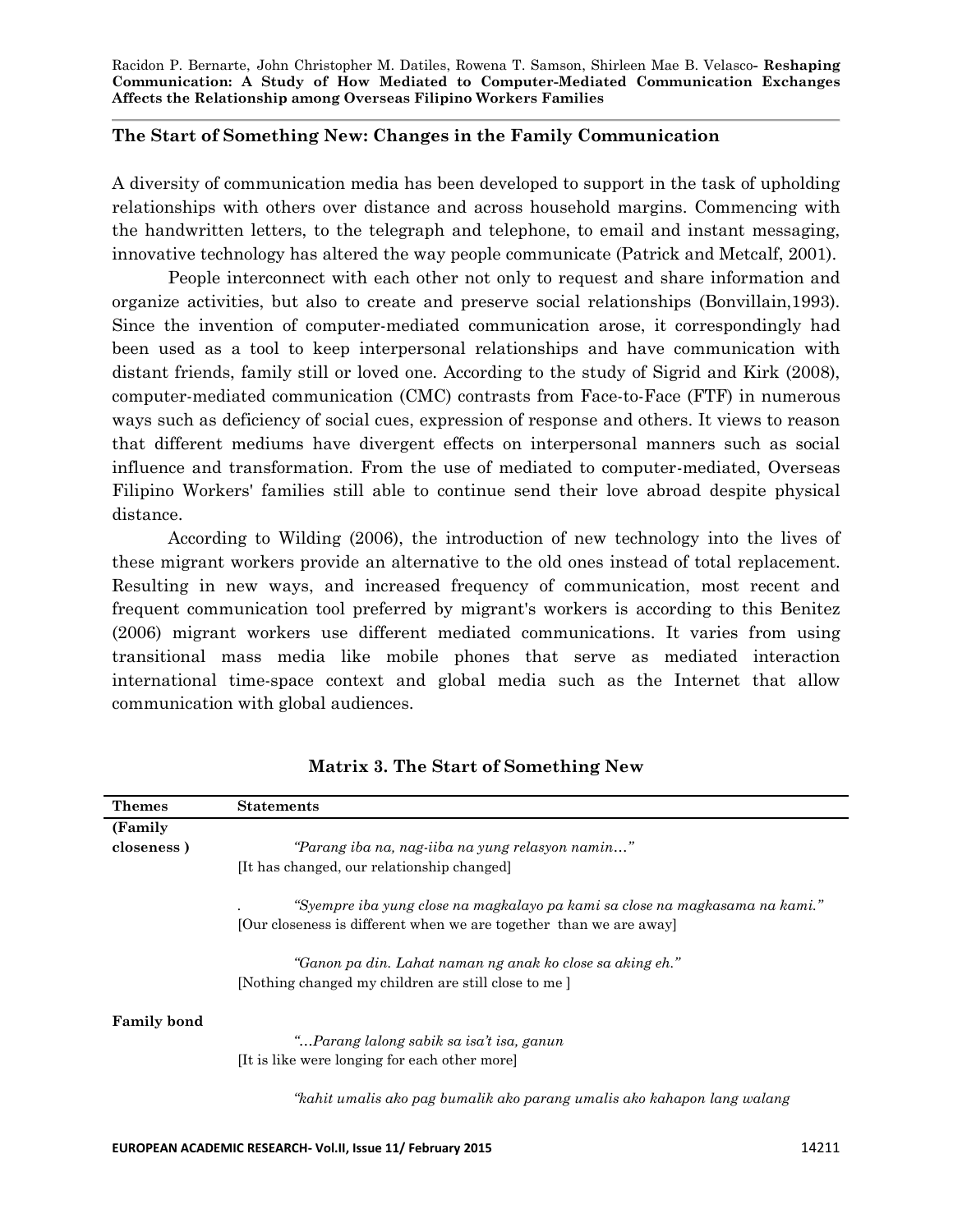|                        | dfference."<br>[Even I left when I came back nothing changed it was like yesterday]                                                                                   |
|------------------------|-----------------------------------------------------------------------------------------------------------------------------------------------------------------------|
|                        |                                                                                                                                                                       |
| (Family<br>closeness)  | "Ang akin lang hindi ko man sila maalagaan ako naman yung naging tatay at                                                                                             |
|                        | nanay sa kanila"                                                                                                                                                      |
|                        | [Even I am not the one who took care of them, I have been both mother and father<br>to them]                                                                          |
|                        | "Lagi namin syang minemessage."<br>[We always message her]                                                                                                            |
|                        |                                                                                                                                                                       |
| <b>Expressing</b>      |                                                                                                                                                                       |
| love                   |                                                                                                                                                                       |
|                        | "sasabihin mo mahal mo sila."                                                                                                                                         |
|                        | [I tell them that I love them]                                                                                                                                        |
|                        |                                                                                                                                                                       |
|                        | "Sasabihin mo sa kanila hindi ka naman nag-abroad para sa sarili ko kundi<br>para rin sa kanila"                                                                      |
|                        |                                                                                                                                                                       |
|                        | [I always tell them that I decided to work abroad not for myself but them]                                                                                            |
|                        | "sabihin ko lang 'Mag-ingat sya lagi dun na wag papabaya.' And miss na rin sya.                                                                                       |
|                        | Yun lang sa salita lang.                                                                                                                                              |
|                        | [I tell him 'Always take care and don't be negligent' and we miss him, by the use of words]                                                                           |
|                        | "Tiwala lang, tsaka, maganda yung may contact, paniwalaan ka nila, at mas                                                                                             |
|                        | masuportahan mo sila ng masyado sa kanilang pangangailan"                                                                                                             |
|                        | [Trust, maintain contact with them, and they'll believe you and I support their                                                                                       |
|                        | needs]                                                                                                                                                                |
|                        |                                                                                                                                                                       |
| Family<br>relationship | "Oo, nakapag-establish kami ng matibay na relasyon ng anak ko sa<br>pamamagitan ng pakikipagkomunikasyon."                                                            |
|                        | [Yes, we have established stable mother and son relationship through<br>communicating]                                                                                |
|                        | "Malaki naitulong ng mga kagamitan na to para mag-communicate kami,<br>di namin narating yung kung ano kami ngayon kung wala kaming ganong                            |
|                        | communication. Mas matibay."                                                                                                                                          |
|                        | [Communication tools are a big help for our family relationship, we will not have<br>what we have right at this moment if we do not ensure constant contact. We had a |
|                        | stronger family]                                                                                                                                                      |
|                        | "Parang lumayo, malayo talaga compared mo nung nandito pa siya"<br>[We become distant, compared before he decided to go abroad]                                       |
|                        | "kahit malayo sila dahil sa communication dahil sa internet parang                                                                                                    |
|                        | malapit na din yun nga lang hindi mo nga lang kasama pero alam mo yung mga                                                                                            |
|                        | ginagawa nila"                                                                                                                                                        |
|                        | [Even they were away through the use of internet as communication tool it is like                                                                                     |
|                        | he is just by your side even not physically present, but you know their activities ]                                                                                  |
|                        |                                                                                                                                                                       |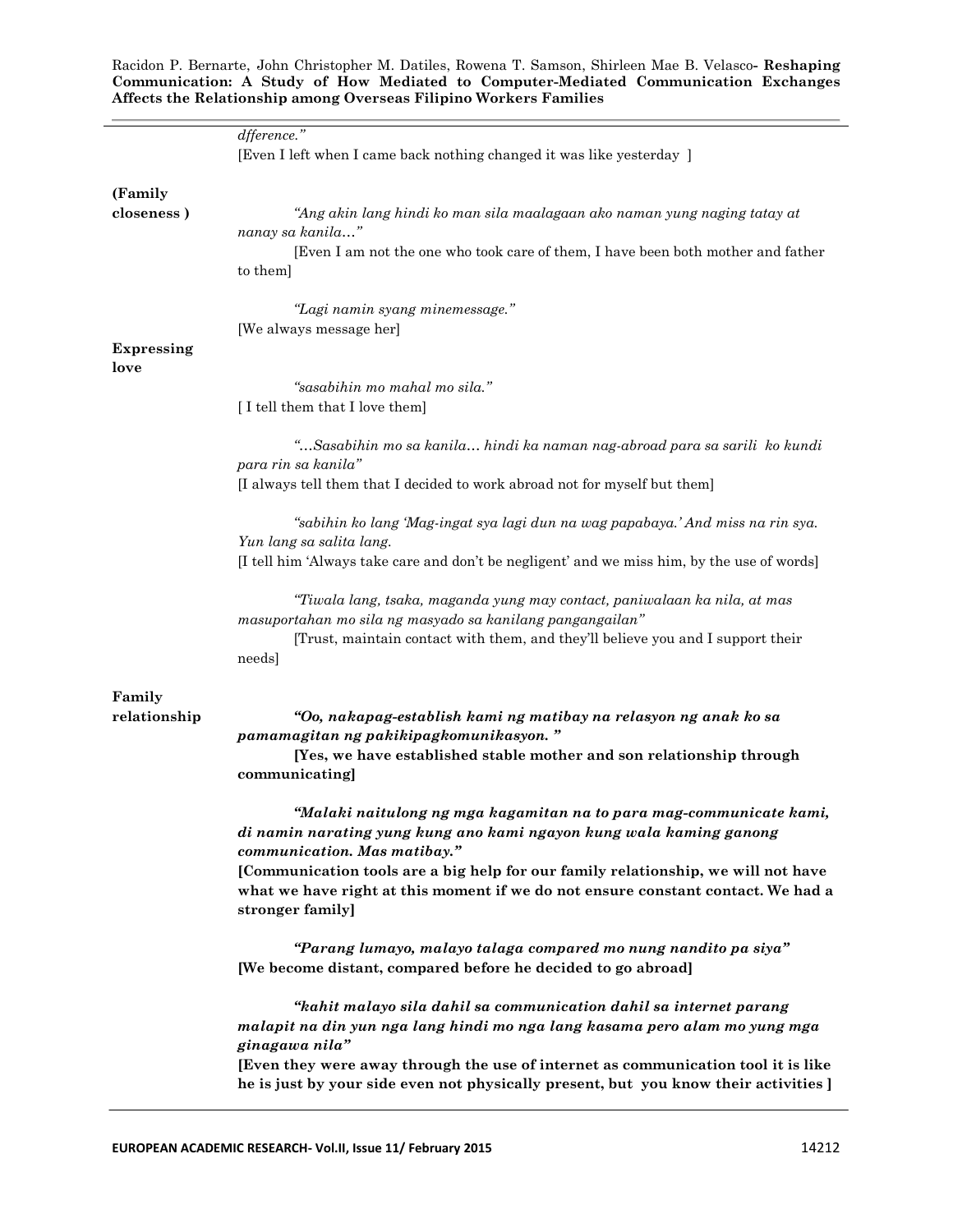In the study, the researchers were competent to discover the changes in the family communication after the intervention of MC-CMC through comparing their family bond before the OFW had gone abroad and today. According to the participants' responses, they faithfully remained close through the use of mediated and computer-mediated communication, and they long for physical reunification. In thoughtfully expressing love and care, to work hard, constant messaging, saying I-love-you's and caring words, sacrifices, and continuous support to each other are their individual ways to bridge their geographical distance earnestly.

Berg and Clark (1986) explain "closeness" as a point to which behaviors of 2 people are mutually co-dependent; individuals' choices dictate whether or not the connection will be seriously close based on influences. Such as the insight of the other person's availability, receptiveness to past actions, and apprehension for their necessities.

In order to have communication, Overseas Filipino Worker family's uses computermediated communication to maintain or to strengthen the bond of their relationships. It is evident how Filipino family values family communication and relationship. With this assumption, extended family relation is evident in many households. One of the primary antagonistic effects of being an OFW is they sought him as a material provider or financial provider of the family; preventing this, they must set goal standards to have better family ties. Some of the participants thoroughly shared their experiences on the differing outcome of their family relationship. After the long-year working abroad for their family member these are established strong family ties through communicating, communication tools played a crucial role in the family relationship. Expressing affection to prevent the absence of communication, the role of the use of internet is reasonably emphasized because of its real-time interaction.

Kauffman (2000) cited in his study that some of his respondents revealed longdistance relationships as a challenge to overcome and as they conquered the problem, they become closer to each other. The researchers asked the Overseas Filipino Worker participant on how they maintain their closeness despite geographic distance through the use of communication tools. The respondent answered that constant sharing and continuous messaging of both the left-behind and the OFW no matter how meaningful or random the message it is, an act of remembering each other even distance puts them apart.

According to International Communication Association (2013), long-distance relationships can form stronger bonds than face-to-face ones. Jiang and Hancock (2013) found out in their study that closeness among long-distance couples is likely to be significantly higher than with non-long-distance couples. Moreover, this greater intimacy is determined by 2 tendencies: long-distance couples revealed their personalities more, and they idealized their partners' actions. These 2 tendencies become more confirmed when they communicated in text-based, has no timing requirement (asynchronous) and mobile means because they set more efforts to control the media limitations. Some surveys even designate that long-distance couples have equal or better relationship qualities than geographically near couples.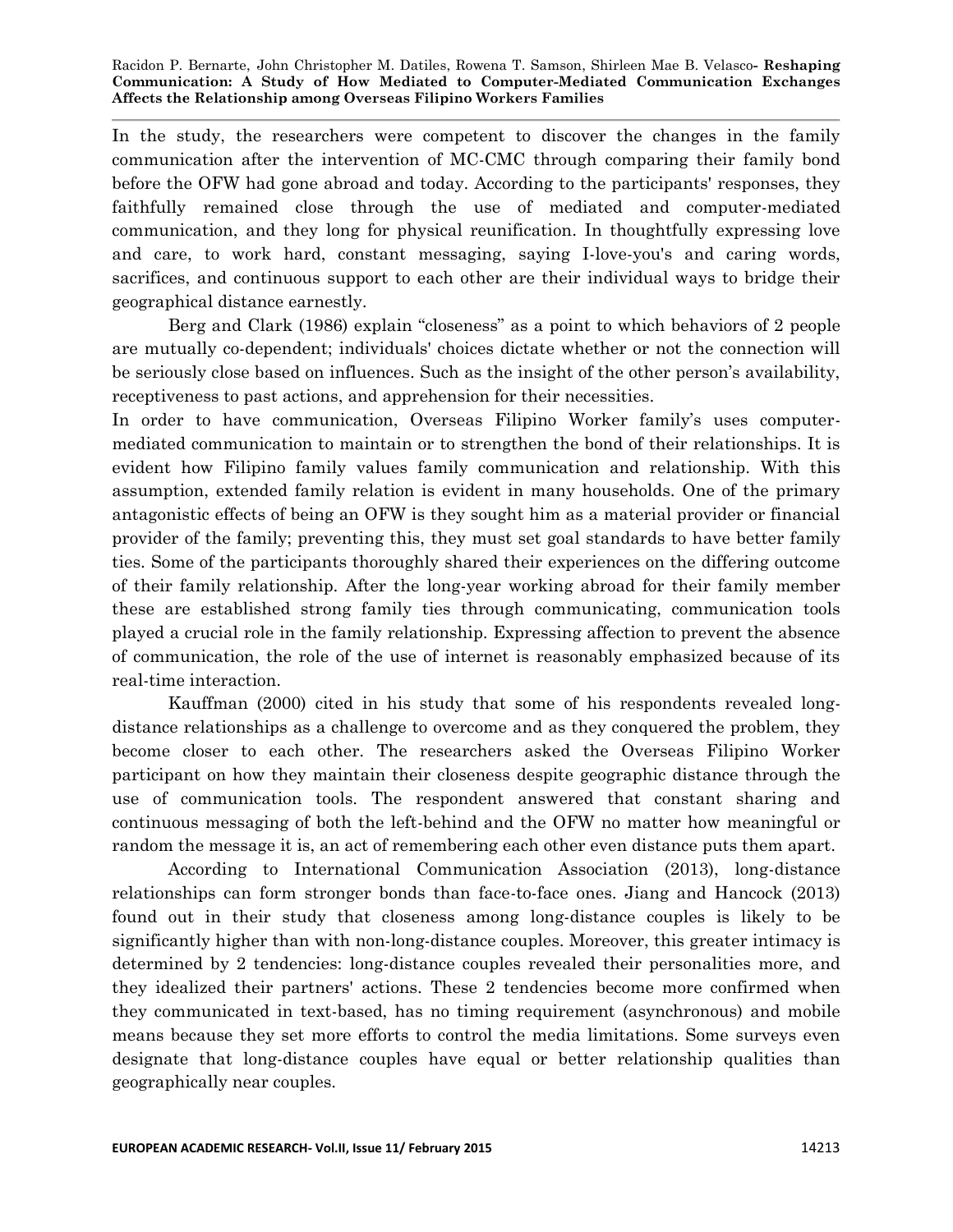# **Adjusting Time and Space: Adjustments to the changes in the family communication**

Upon reaching the destination country of the Overseas Filipino Workers, one thing that pops up in their mind is how to get along into the different environment and do the customary activities. Especially enabling communication with others or just taking adjustments. In social science, it is the linking personal experiences that with, and consequence from tries at adaptation and that also inspire further adaptation (Matsumoto, Leroux, & Yoo, 2005).

Notwithstanding from the cultural adjustment that OFWs undertake, they also go to communicative changes, as well as the family, left behind in order to handle the separation and distance. It required them synchronize the space and time inadequate intended for the perseverance of communication. Through the extensiveness of current progressive tools, the general public can "Repetitively work out the utmost appropriate time and place to meet" (Ling & Campbell, 2009, p. 2).

| <b>Themes</b>     | <b>Statements</b>                                                                                                                                               |
|-------------------|-----------------------------------------------------------------------------------------------------------------------------------------------------------------|
| Time difference   |                                                                                                                                                                 |
|                   | "Yung ini-schedule ko na yan"                                                                                                                                   |
|                   | ["I make it a schedule"]                                                                                                                                        |
|                   | "Sacrifice. Kahit antok na antok na ako gigising ako, o ganon din sya."<br>["Sacrifice. Needs to wake up early even if still very sleepy; he does the<br>same." |
|                   | "Tinatimingan ko lang kung libre sila sa oras  na wala akong<br>maistorbo"                                                                                      |
|                   | ["I'll suit the time to their free timeMoreover, when no one is<br>disturbed."                                                                                  |
| Special occasions |                                                                                                                                                                 |
|                   | "habang sine-celebrate naka-skype para kitang-kita. Parang<br>magkasama din kayo."                                                                              |
|                   | ["While celebrating; we are on Skype to clearly see (each other). As if                                                                                         |
|                   | being together."                                                                                                                                                |
|                   | "Sa sulat, malayo pa lang birthday, sasabihin na nila.",                                                                                                        |
|                   | ["In snail mail, a month away the birthday, they would say it in advance."]                                                                                     |
|                   | "bumabati ako sa mga anak ko sa Facebook ng mga edited na picture"<br><sup>"</sup> I greet my children through edited pictures of them and post it on           |

# **Matrix 4. Adjusting Time and Space**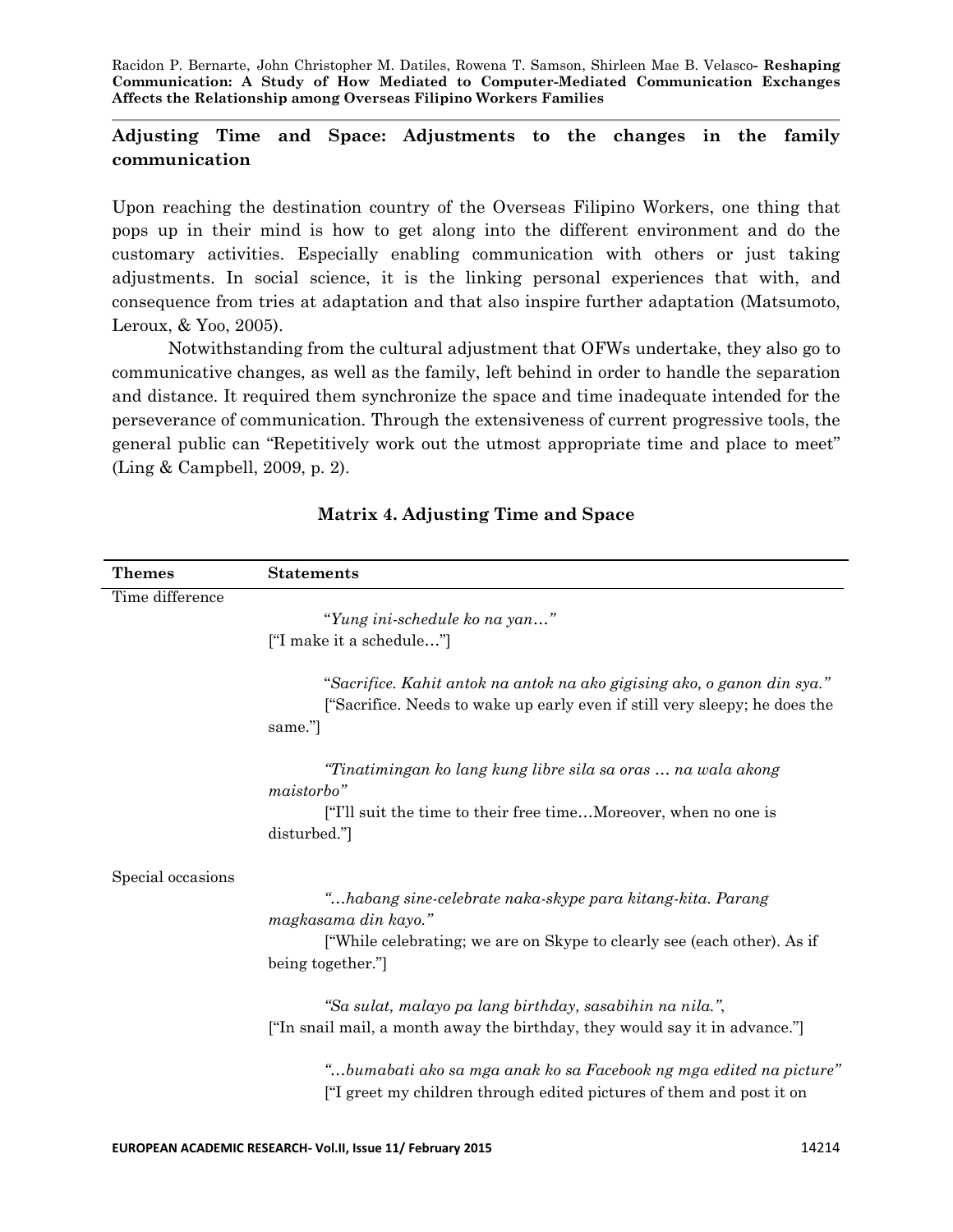Facebook.‖]

|            | "Mag-usap-usap na lang kami sa telepono or magsend na lang kami ng<br>mga message, ganon lang yung celebration."<br>["We'd talk over the telephone or send a message, that's just how we |
|------------|------------------------------------------------------------------------------------------------------------------------------------------------------------------------------------------|
|            | celebrate."                                                                                                                                                                              |
| Unexpected | "Di namin talaga sinasabi lahat, parang dahan-dahan."                                                                                                                                    |
| incidents  | ["We do not usually spill it all; we give pieces of detail."]                                                                                                                            |
|            | "hindi na namin pinapaalam kapag may sakit, kami na bahala don.<br>Para hindi na siya mag-alala."                                                                                        |
|            | ["We do not tell her when we are sick, we handle it. So that she will not<br>worry."                                                                                                     |
|            | "tinatawagan ko yung mga kamag-anak ko minsan, para sa tulong,"<br>["I call relatives to ask for some help."]                                                                            |
|            | "Kakausapin ko, kakamustahin  aalamin ko kung ano na sitwasyon                                                                                                                           |
|            | nya, kung sino kasama, basta lahat inaalam ko."                                                                                                                                          |
|            | ["I'll talk to him, ask how he's doingI'll know what he's at, to whom                                                                                                                    |
|            | he is with; all the details I ask for answers."                                                                                                                                          |

*"Nadengue yung bunso ko; siyempre tawag ako ng tawag importante yun,"*

 $\lceil M_y \rceil$  youngest got infected by dengue; I called many times—it is important.‖]

The study showed that OFW family participants adjusted communicatively to the following challenges associated with their communication: time difference, special occasions, and unexpected incidents.

The in-depth interviews with the participants revealed significant results corresponding to the responses of the OFW families that confided their stories to the researchers. The discussion covered the themes, and the participants' answers validate the time-difference comprising of planning schedule, timing, and sacrifices. Addressing special occasions consisted of real-time video chatting, advanced greetings, sending pictures, and mobile phone/telephone calls. International phone calls are used to comprehend the news when unpredicted occurrences transpire.

**Time difference.** Availability is one factor considered by the participant in relating to adjustments in the varying time zones. Katz (2004) discussed the possibility of being able to call at any time from a mobile phone is in conflict with potential availability of the call's receiver. It means that the caller has to identify the person he wants to communicate if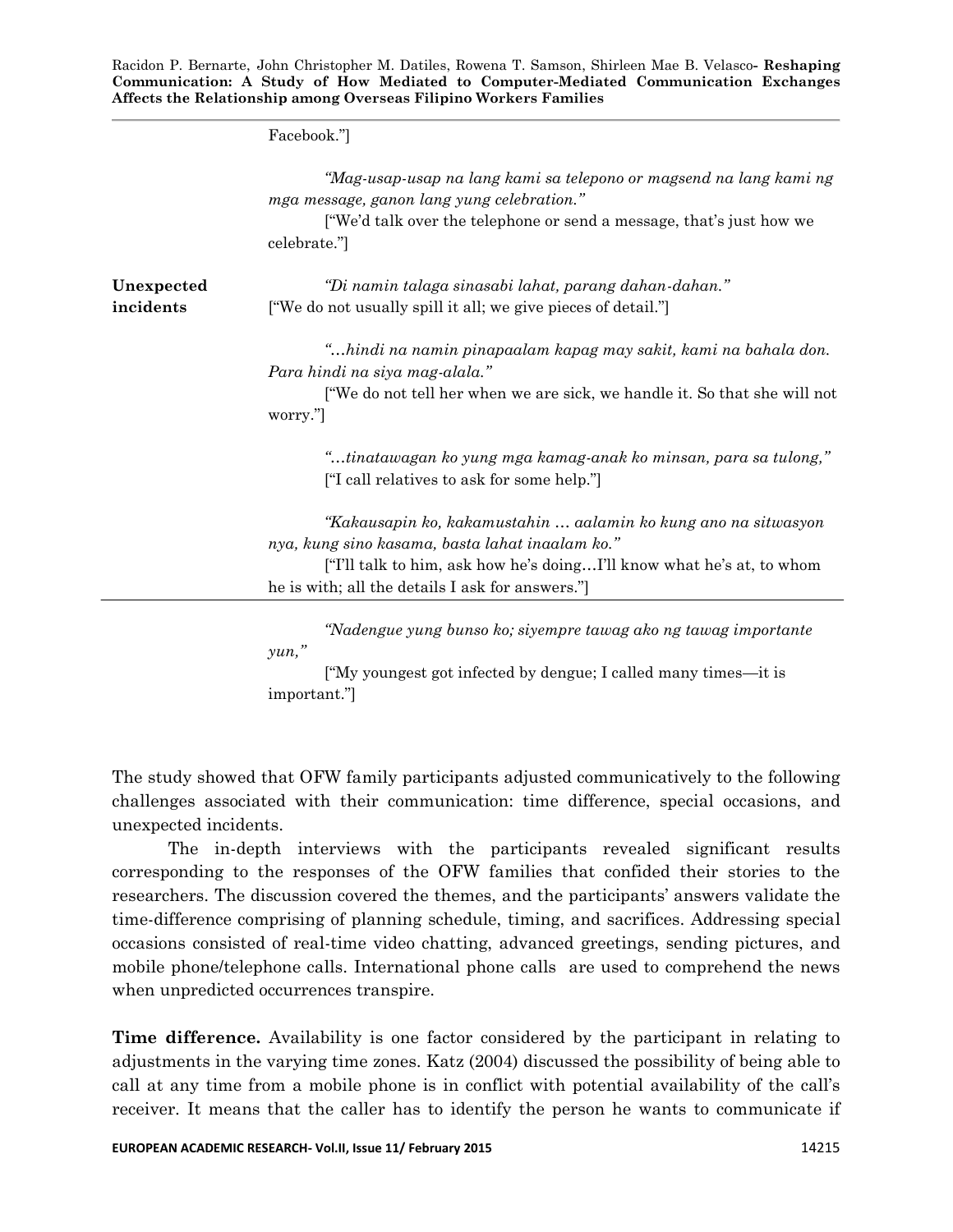available. According to Katz, (as cited in Aakhus, 2004), study communicative changes are undertaken by respondents, with either collectively or individually created solutions. Collective patterns include planning, making opportunities for cooperative planning and courteous, tolerant communication. Moreover, establish a schedule, better face-to-face, respect/ courtesy/ consideration, know each other's schedule, find a mutual time, better asynchronous communication). In the study, the time difference was treated with mostly collective measures. *Planning a schedule* to meet in the social space is one of the ways stated by a participant. Licoppe (2003) compared landline with mobile phones; he notes that an important distinction includes de-contextualization in space (there is no fixed setting associated with the use of the mobile phone). Likewise, the time (expected in most cases that users handle their mobile phones with them all the while, calls can be made, at least in principle, anytime). He noted that users prefer communication tool that suits their availability to contact their loved ones quickly. Finding a mutual time resembles in *proper timing* (Caporael & Xie, 2003). The mobile phone breaks the boundaries of time and space, exploring how people redesign time and space with two emerging technologies. Its ―anytime/ anywhere‖ characteristic enables the blurring of public and private space/ time, and with it, the blurring of one's identities. OFWs and their family's coordination with their time in communicating are desirable for each convenience. According Country Migration Report the Philippines, (2013 p.121) the *sacrifices* thru in the name of financial security were no lengthier as overpowering as they were beforehand the existence of Internet and [the] cellular phone. As new technologies for communication were available time management could be easier for OFWs and their families.

**Special Occasions.** Filipinos are fond of unifying families when celebrations came. Different occasions were celebrated by Filipinos in a particular and many distinct ways. These reminds how to be a family and brings each member closer to each other. In the study, one participant used snail mail, because of the long period interval it takes, expressing greetings in advanced for a month or a few before the actual birth date. Katz (2004) stated that most of the occasions that involved more than three people were planned or scheduled in advance. Usually a couple of weeks ahead, so that the participants would have enough time to adjust their plans.

**Unexpected Incidents.** According to Ma Fe Nicodemus (personal communication, July 14, 2014), communicating this kind of messages take time for left-behinds to express. Because what left-behind think or perceive of the message he sends, is not the same as OFWs perception when they receive it, so left-behinds must be delicate and put extra care in divulging details. She also said a simple negative message could trigger distraction among OFW in his/her work abroad. In the study, left-behind participants significantly considered the OFWs perspective. Often, they minimize details of incident messages. More or less, other respondents chose not to share a piece of adverse information relating to health and wellness. Nicodemus (personal communication, July 14, 2014) described OFWs as sensitive people to this kind of messages most especially; this significantly affects them.Similarly,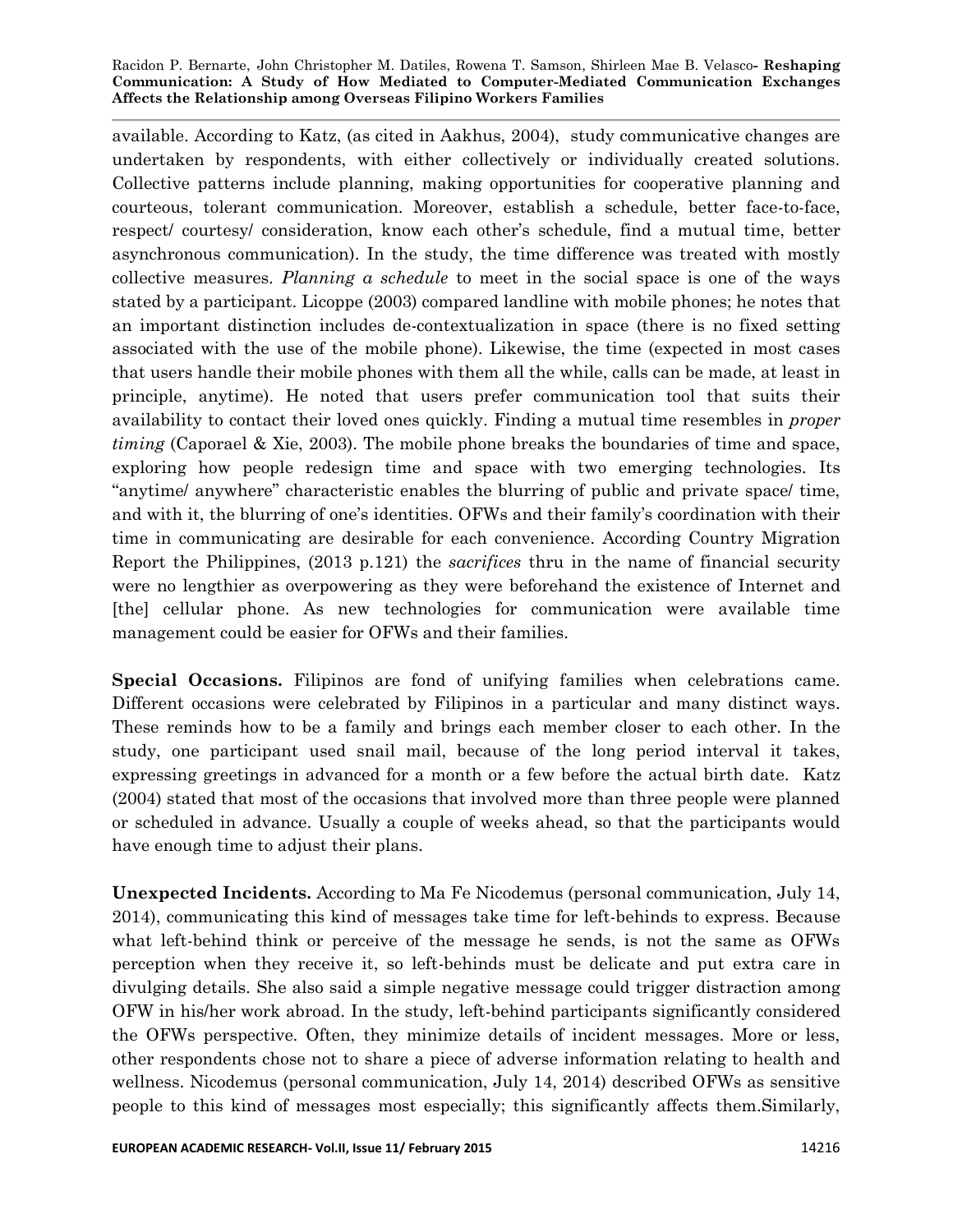also left-behind experience anxiety upon hearing bad news from a distant OFW family member. They are likely to be more inquisitive when it comes to investigating the incident that OFW family member encountered. Getting informed is important for other participants. It could either be real-time or asynchronous way. Awareness of an event reduces feeling of uneasiness. According to Barnes (2008), mediated tools helped raise awareness among interpersonal communication and relationships. Additionally, Polkosky (as cited in Neumann, & Strack, 2000), stated that: "Vocal cues may even causally induce a speaker's emotional state in a communicative partner. Also without awareness by the partner."

# **Conclusion**

The researchers attained the following interpretations upon accumulating the result consequential from the findings: Overseas Filipino Workers and their families, who consume 15 years and above dealing with the detachment caused by migration work, necessitate both sides to invest in acquiring communication tools. Like letters, telephones, cellular phones, Internet and others such as cassette tapes and Betamax. Furthermore, numerous mediated tools have attributes that accommodated the inevitability of the OFWs and their families. The advanced the beneficial characteristics of the said device; it is expected to be used and anticipated by the participants. In each mediated form used, problems are unavoidable experienced and were enumerated by the participants. Enumerated issues and disadvantages were dealt accordingly to the possible solution. Communication through the mediated tools among OFW families, if properly utilized and maximized, a likely positive family relationship may result. However, some of the cases directly revealed that tools are not the primary factor for weak relationships, instead the influences and actions of the user. Nevertheless, difficulties in the communication motivate the OFWs, and their family comes up with different resolutions to withstand their communication. In the case of letters, they attuned by writing in advance, and selected acquired the fortitude in waiting for a message to reach them. In telephones, they are accustomed to monitoring its usage due to its high-cost call charges. In cellular phones, the concern was the available time, and this one was responded by taking into consideration of the time difference at which to converse. On the Internet, adjustments were reduced as it covers the way for the management of space and time.

# **Recommendation**

Future study ought to anticipate exploring some of the insufficient areas of this research with apprehensions about the context and scope of CMC and OFW's. In the light of the results, findings, and conclusions drawn, the researchers presented the succeeding recommendations: A study of the experiences and difficulties encountered by OFW parents in encouraging their unintentionally forsaken child. More researches concentrating on the complications of Long distance setup of OFW couples' relationship. Additionally, another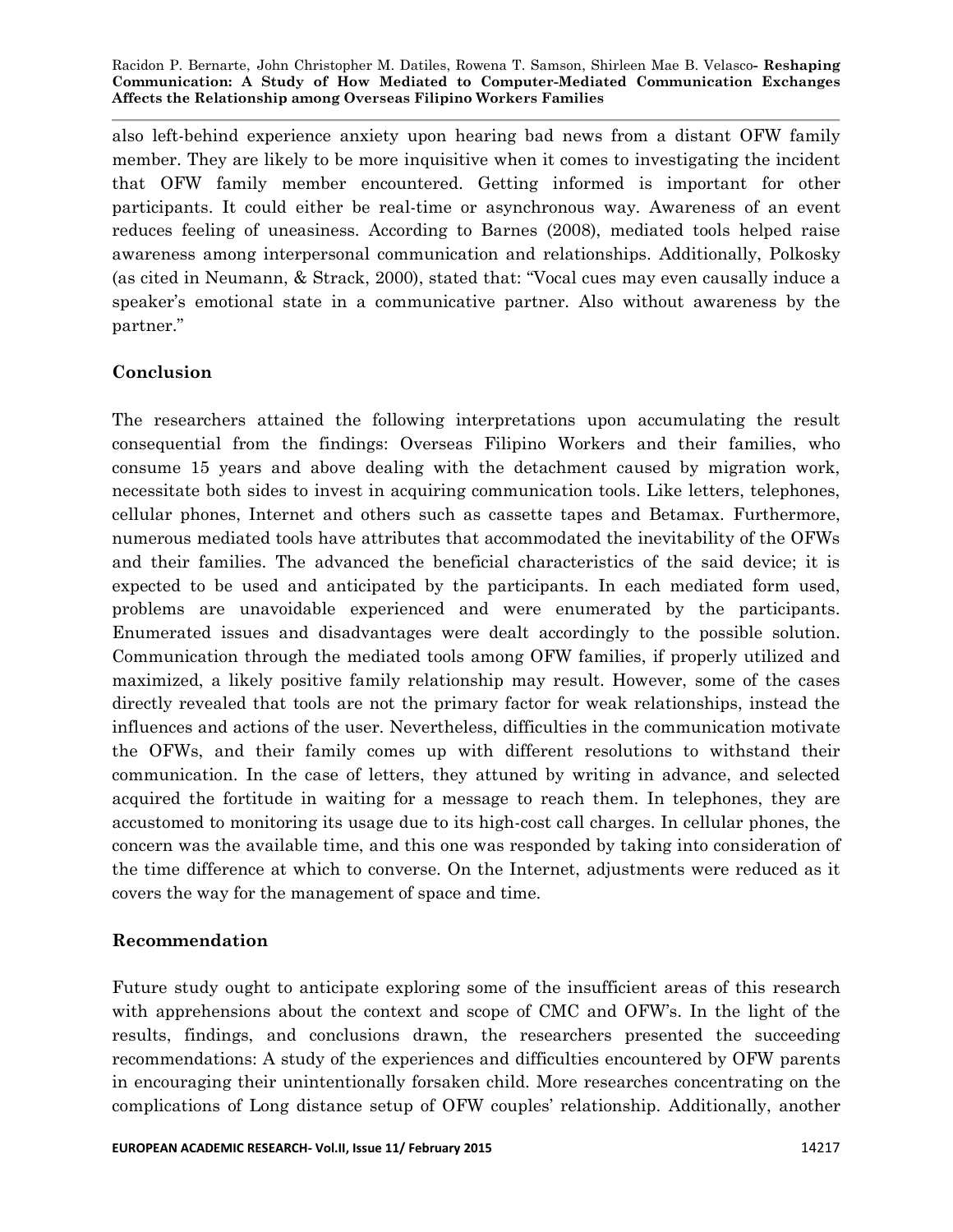study that could upkeep the idea of when communication shifts to a more forward-looking technological tool, the messages also reconditioned. Lastly, researchers recommend setting effort to a study that can establish an approach in which to adapt the global medium tools to be available in the local market for the purpose of OFW families' communication, at a reasonable and cheap value.

# **Acknowledgments**

The authors of the study *"Reshaping Communication: A study on Mediated to Computer Mediated Communication (CMC) Exchanges Among Overseas Filipino Workers (OFW) Family"*. We're senior students from Polytechnic University of the Philippines, Department of Communication, Bachelor in Communication Research.

The researchers acknowledged first and foremost, the Almighty God, for providing them the knowledge and strength, and for keeping them safe all throughout their journey. Secondly, the researchers acknowledged the unending support and understanding of their families and extended their deepest gratitude to Mr. Chrisanto Domingo and Pr. Joe Biasong for their referrals. And Mr. Manny Calpito for letting the researchers post in his Facebook Page to gather the most number of participants in the study. Also, the participant's in the study who let this study possible, and lastly, the researchers acknowledged Dr. Racidon P. Bernarte for guiding them until the end of their research study.

For inquiry, comments or reactions to the thesis conducted you may contact the researchers to their official e-mail address at rpbernarte@pup.edu.ph.

# **LITERATURE CITED**

- Aguila, Almond Pilar N. 2008. "Living Long-distance Relationships Through Computermediated Communication.‖ *Social Science Diliman 5* (1), 83-106. http://journals.upd.edu.ph/index.php/socialsciencediliman/article/viewFile/2045/1955
- Aguilar, A. P. 2006. "Living Long-distance Relationships Through Computer-mediated Communication.‖ Master's Thesis, University of the Philippines
- Barnes, S. 2003. "Understanding social media from the media ecological perspective." In *Mediated Interpersonal Communication*, edited by E. Konjin, S. Utz, M. Tanis, and S. Barnes, 14-33, New York: Routledge.

Baym, N. 2010. *Personal Connections in Digital Age.* Cambridge: Polity Press

Buterris, C. 2010, April 14. Eight advantages and disadvantages of online communication for citizen management. Bangthetable.com.

http://bangthetable.com/2010/04/14/advantages-and-disadvantages-of-onlinecommunication-revisited/

Case Studies as Qualitative Research. 1998. San Francisco, CA: Jossey-Bass Inc., Publishers http://www.appstate.edu/~jacksonay/rcoe/merriam.pdf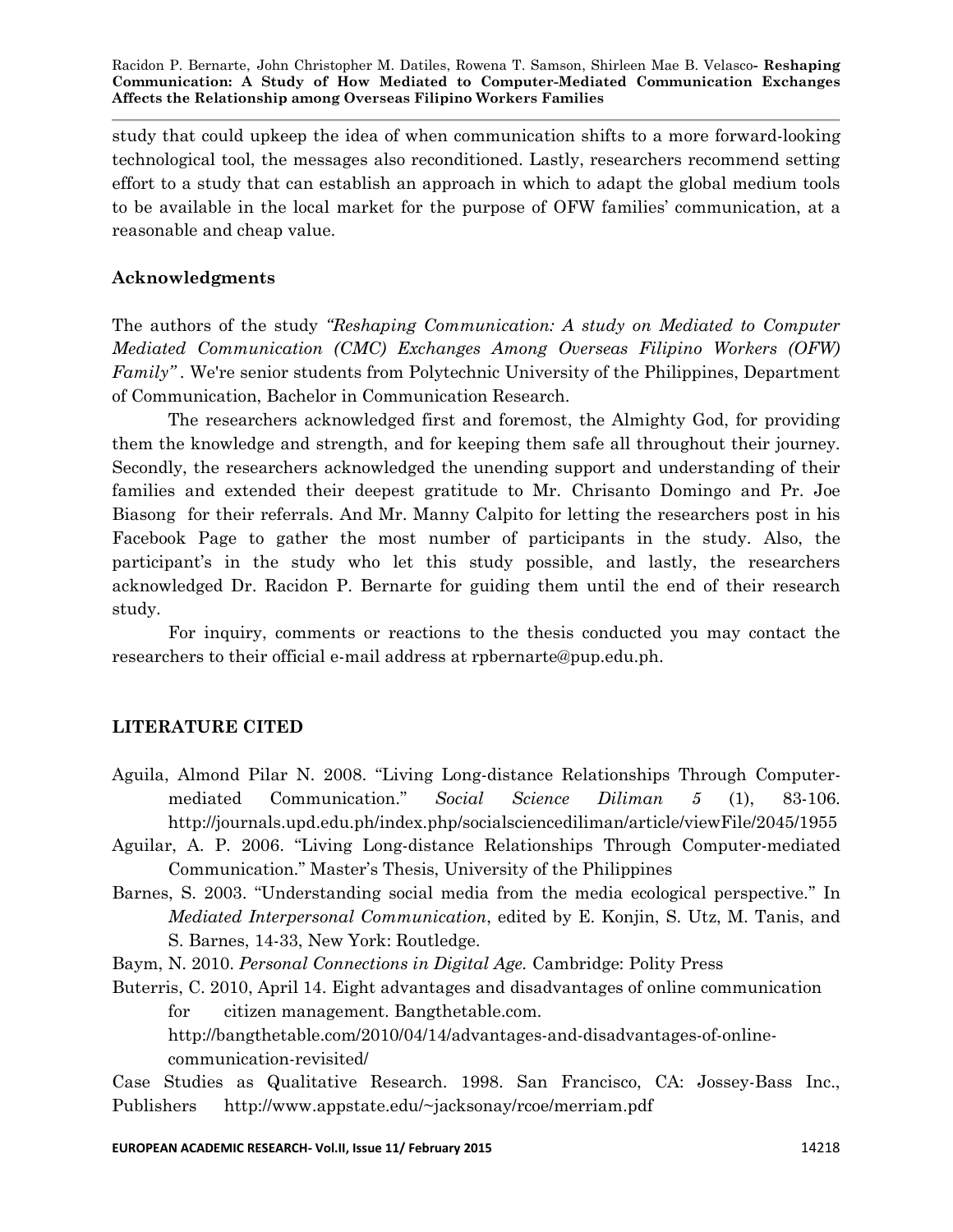- Culnan, M., & Mrkus, M. 1987. Information technologies. In *Handbook of organizational communication: An Interdisciplinary Perspective* edited by F. Jablin, L. L. Putnam, K. Roberts, & L. Porter, 420-443. California: Sage Publications.
- Hancock, B. 1998. Trent Focus for Research and Development in Primary Health Care: An Introduction to Qualitative Research. Trent Focus.
- Hoglund, K., & Oberg, M., editors. 2011. Understanding Peace Research: Methods and Challenges. New York, NY: Routledge. http://www.books.google.com /books
- IOM, SMC, DOLE, CFO & POEA. 2013. *Country Migration Report: The Philippines 2013*. Quezon City & Makati City, PH: IOM & SMC. http://www.iom.int/files/live/sites/iom/files/Country/docs/CMReport-Philipines-2013.pdf
- James, J. 2013. *Digital Interactions in Developing Countries, an Economic Perspective*. New York: Routledge. http://books.google.com/books
- Kalkun, M., & Kalvet, T. 2002. *Digital Divide in Estonia and How to Bridge It.* Emor, PRAXIS Center for Family Studies; Tallin. http://books.google.com/books
- Katz, J. 2003. *Machines That Become Us: The Social Context of Personal Communication Technology.* New Brunswick: Transition Publishers
- Katz, J., & Aakhus, M. 2004. *Perpetual Contact: Mobile Communication, Private Talk, Public Performance*. New York: Cambridge University Press.
- Kumar, R. 2005. Research Methodologies: A step by step guide for beginners (2nd ed.). New Delhi: Pearson Education Australia.
- Ling, R., & Campbell, S. 2009. *The Reconstruction of Space and Time: Mobile Communication Practices*. New Brunswick: Transaction Publishers.
- Madianou, M. & Miller, D. 2011. Crafting Love: Letters and Cassette Tapes in Transnational Filipino Family Communication. *South East Asia Research 19* (2), 249-272
- Madianou, M. 2014. Smartphones as Polymedia. *Journal of Computer-Mediated Communication 19* (2014) 667–680 doi:10.1111/jcc4.12069
- Madianou, M., & Miller, D. 2012. *Migration and new media: Transnational families and Polymedia*. Oxon: Routledge.
- Matsumoto, D., Leroux, J., & Yoo, S. 2005. The Role of Culture in the Communication Process. *Emotion and Intercultural Communication.*
- Okdie, B., & Guadagno, R. 2008. Social Influence and Computer Mediated Communication. In *Handbook of Research on Computer Mediated Communication*, edited by S. Kelsey & K. Amant 477-491, New York: IGI Global. Retrieved from: http://www.okdie.net/Lab/Main/Lab\_Publications\_files/Kelsey477.pdf
- Paragas, F. 2006. Eccentric Networks Patterns of Interpersonal Communication, Organizational Participation, and Mass Media Use among Overseas Filipino Workers. (Unpublished Doctoral Dissertation).https://etd.ohiolink.edu/!etd.send\_file?accessionohiou1147119861 &disposition=inline